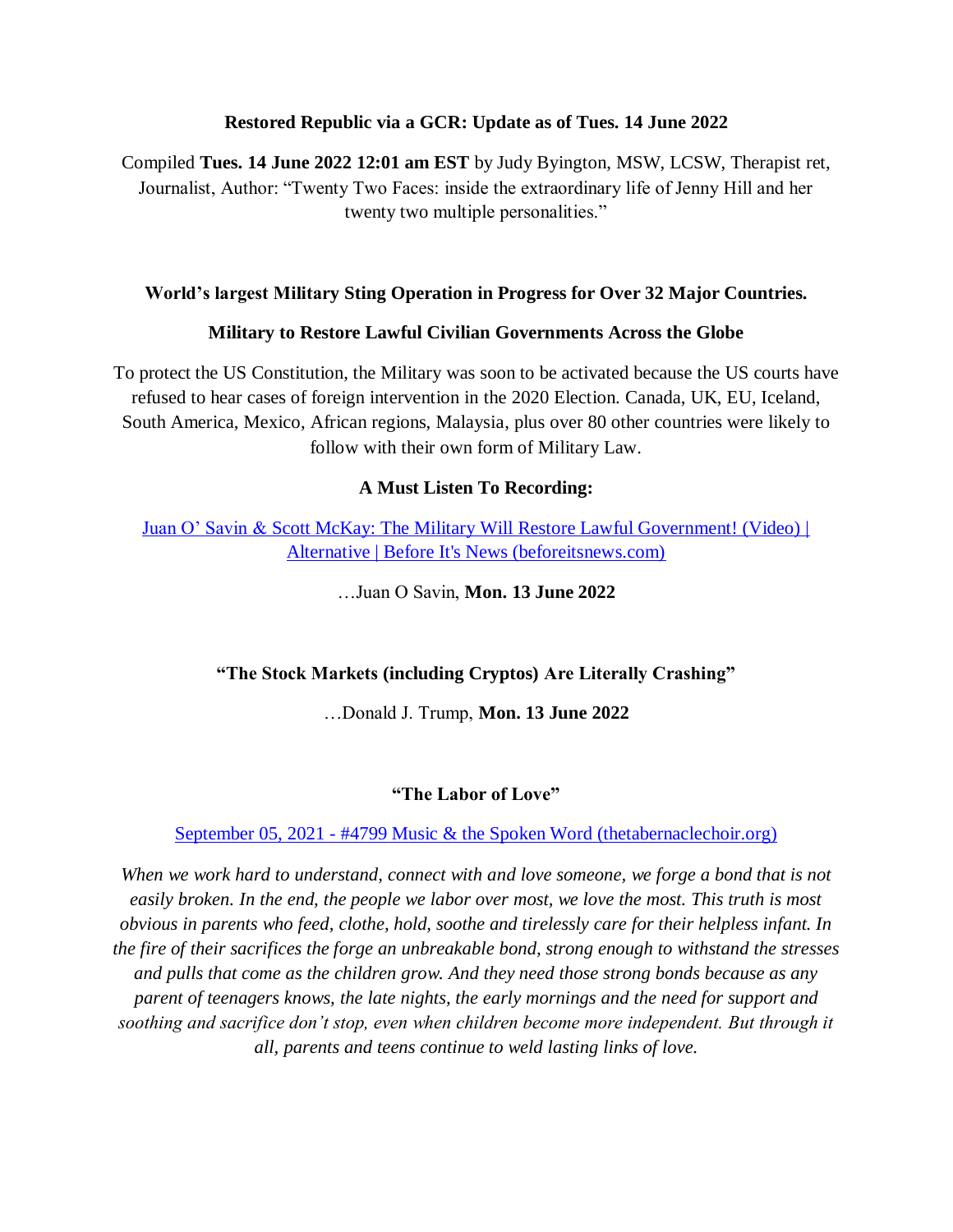## **Judy Note:**

- **The Military will soon evoke Martial Law** due to foreign intervention in the 2020 Election.
- **The Military has determined through a count of official watermarked ballots** that Trump won the 2020 Election in every state and by an over 80% margin.
- **During that Martial Law** and as the duly elected US President, Trump will step into his presidency.
- **Because politicians in the present federal, state and local governments** were not duly elected there will be up to a 120 Day transition period under Global Martial Law where we have Blockchain Elections to elect one group of politicians for the people. In the US the government will be 10% the size of what it is currently.
- **Last Dec. 10 2021** an Inaugural Event was paid for and scheduled for **March 4-6 2023.**
- **The Military was on High Alert**, with 500 ships stationed on both the East and West Coasts.
- **An astronomical amount of deaths** have been recorded this year, especially with athletes, that have been attributed to the vaccine. The cause of death was normally heart problems via blood clots that were now found to be bio-structures growing & building inside blood vessels.
- **The Global population** was on the verge of a Stock Market Crash, major food and gas shortages, with record inflation around the globe at it's highest peak in many years.
- **Friends of the Constitution Lawsuit Against The Deep State:** [https://www.facebook.com/orhabriah/videos/789850435724056/?sfnsn=mo\(20+\)](https://www.facebook.com/orhabriah/videos/789850435724056/?sfnsn=mo)  [Facebook](https://www.facebook.com/orhabriah/videos/789850435724056/?sfnsn=mo)
- **World's largest Military Sting Operation in Progress** in over 32 Major Countries.
- **World War escalation** was being aggressively pushed by Biden and NATO because those tyrants need a food scarcity crisis to reach their global depopulation milestones.
- **Pentagon admits to funding** 46 Bio-weapon Labs in Ukraine.
- **According to Whiplash347** the 24 Nuclear Reactors that must be removed under the Three Gorges Dam in China in order for GESARA to be activated, have already been removed as major flooding threatens Three Gorges Dam.
- **Ukrainian Nazi soldiers** were fleeing war zones after killing fellow soldiers who wished to surrender to the Russians.
- **There were major conflicts** inside the Pentagon and Intel agencies. Soldiers were beginning to see the chain of command is in chaos.
- **On Fri. 10 Jan. Biden asked** the Military to step in.

**Today's Thought:** *It's never too late to reinvent yourself. Start a new career at 40. Fall in love at 50. Learn to dance at 60. Start a whole new life at 70. Stop saying you can't. You can and you should. Dreams don't have an expiration date.*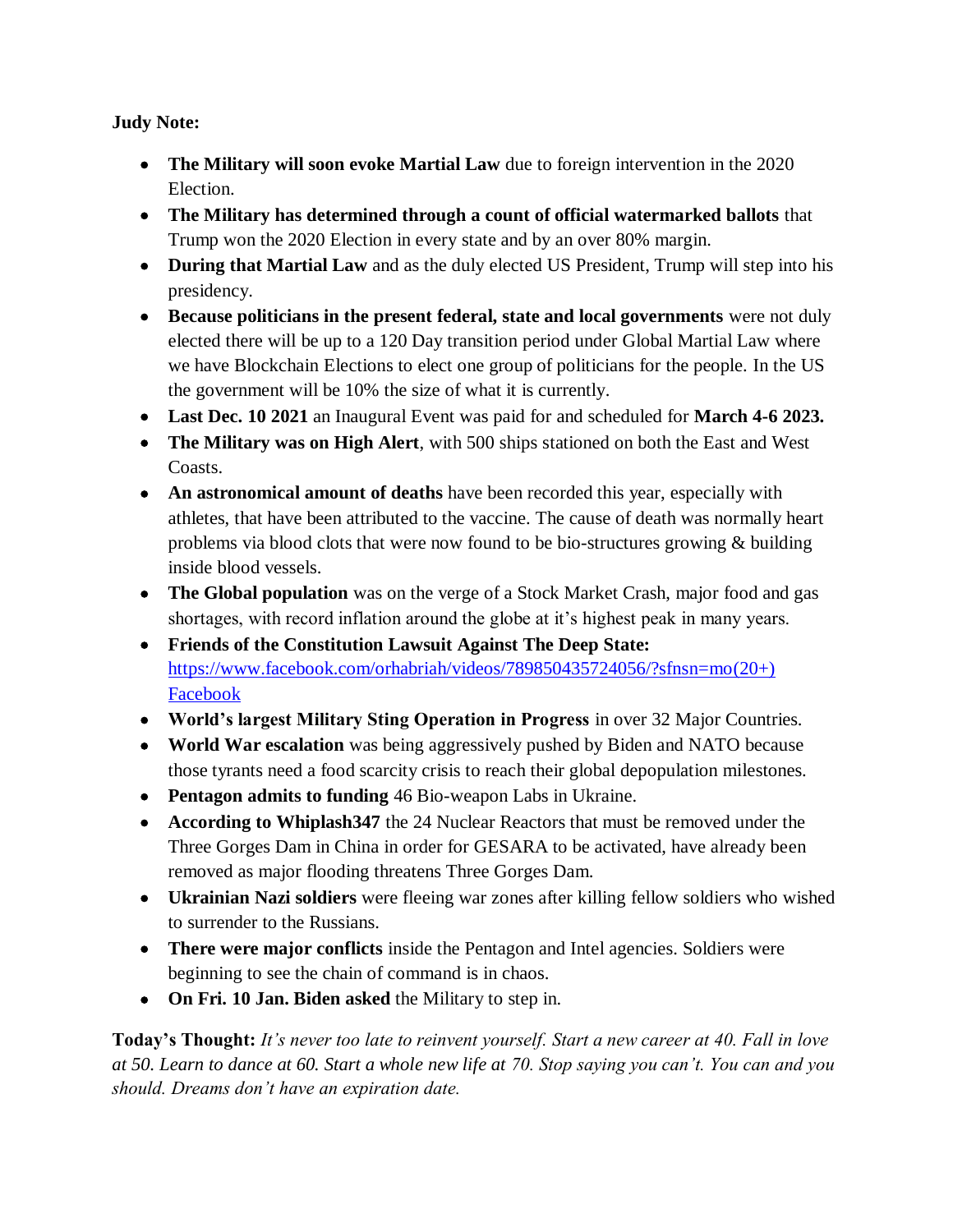#### **A. Global Currency Reset:**

**Judy Note: Today Mon. 13 June MarkZ** said Bond Holder chatter over the weekend was that they would get paid 1% liquidity today. Bluewolf believes Tier 4B will be notified with appointments beginning **Mon-Tues 13, 14 June**; Bruce"s Bank contacts say Tier 4B will be notified by **Mon. 13 June.** Goldilocks says the greatest transfer of wealth in the world"s history will take place in the **next 2 ½ weeks**; Fleming thinks it won"t happen until **July**, while Fulford contends that the talk about Dinar-Dong-Zim to increase in value was a scam.

**Reminder: No one, and I mean** *Absolutely No One* knows the exact time and date that the Global Currency Reset would be finalized, with codes entered for notification of Tier 4B (us, the Internet Group) to set redemption/ exchange appointments – it dependent upon a life changing, earth shattering Event or Events that would eventually implode the global economy. That deadline would be decided by the Military out of calculations of their Quantum Computer and based upon concerns for safety of The People. Trust the Plan.

- **Sun. 12 June Bluewolf (as translated):** According to Pentagon sources, we could receive the 800 numbers **at any moment.** Others confirmed. The coffers of change will open **Monday to Tuesday this week (13, 14 June 2022).** Reno has the money in their coffers and the codes are activated. The only thing missing is a sequence that would start everything (Prosperity Packages, private placements) for the Global Currency Reset.
- Goldilocks: For the next two weeks and a half, we are going to see a great transfer of wealth inside the digital economy and the open market.
- **Sat. 11 June MarkZ:** "Banking, Bond and Church groups promised funds released over the weekend with spendable liquid cash. Bond Holders were expecting 1% liquidity on **Mon. 13 June.**
- **Charlie Ward, head of the Redemption Committee:** "Once I get the Green Light from the QFS Team I will inform you immediately. I will get the Green Light once the Tokens are moving. Currently it just FIAT that's moving – to provide mobilization."
- Sat. 11 June Fleming: The banking system has seen huge movement of money represented in tiers 1, 2 and 3. Tier  $1, 2 + 3$  all have liquid funds dispersed all over the world including here in the United States. This is for distribution to down-line and to support humanitarian projects. This money is loaded into accounts waiting on one code to be entered. (It was Fleming's personal opinion that completion of the GCR would be pushed into **July and not happen this month).**
- **Thurs. 9 June 2022 The Big Call, Bruce:** [Thebigcall.net](http://www.thebigcall.net/) 667-770-1866 pin123456# This week there were Conference calls between US Treasury, Wells Fargo and Redemption Centers which indicated: Tier 3 Bond Holders liquidity **Fri. night 10 June.** Tier 4B notified by **Mon. 13 June**. Tier 4B could set appointments for **early next week. Fri. 10 June and Sat. 11 June** Bank tellers will be trained on the Global Currency Reset. **On Wed. 8 June** Iraq announced their new **Dinar Rate, which was expected to be**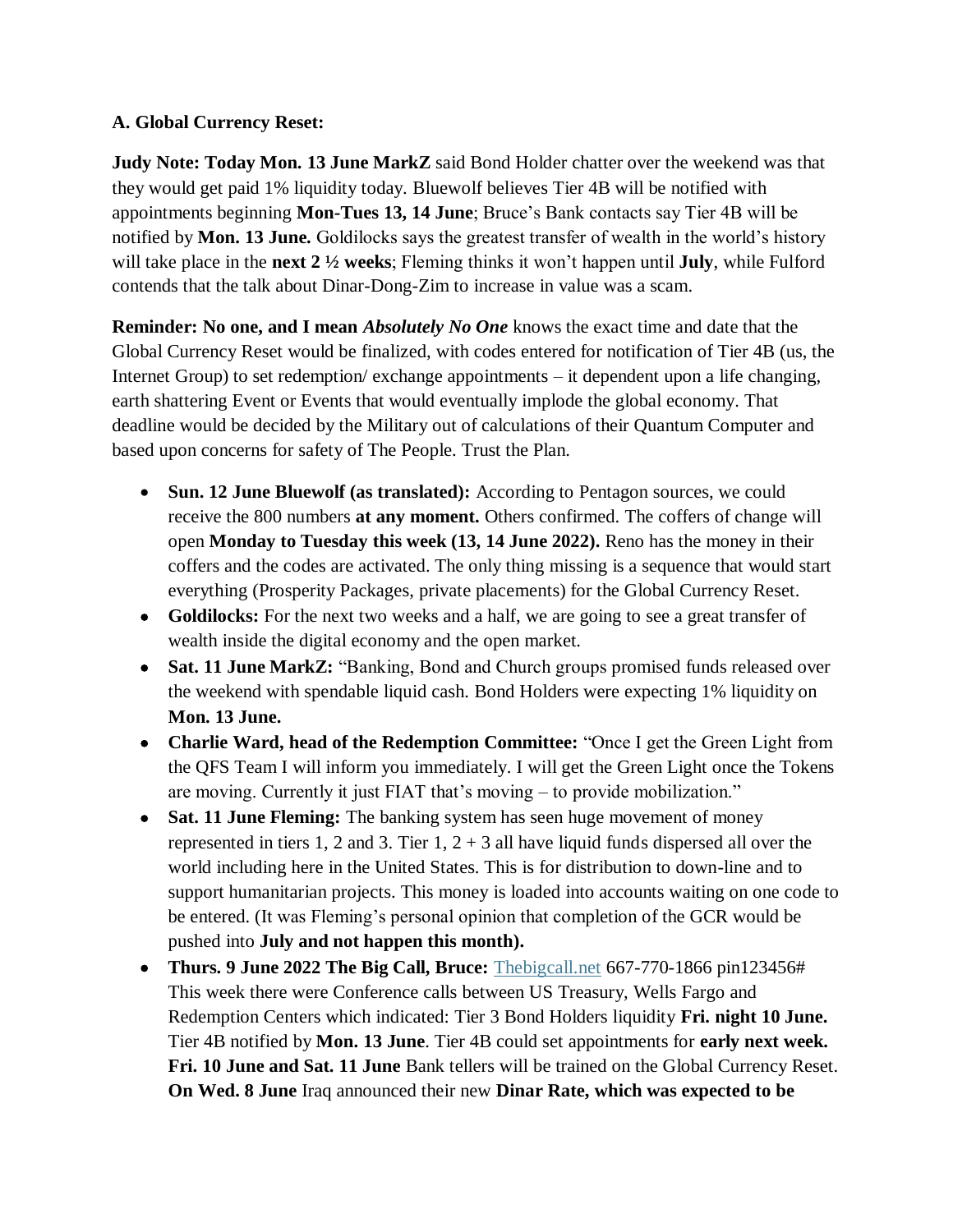**around \$8** at the Redemption Centers. Tier 5 the General Public, may go to the banks and exchange at the new rates starting **Tues. 15 June.**

# **B. Restored Republic:**

- **Friends of the Constitution Lawsuit Against The Deep State:**  [https://www.facebook.com/orhabriah/videos/789850435724056/?sfnsn=mo\(20+\)](https://www.facebook.com/orhabriah/videos/789850435724056/?sfnsn=mo)  [Facebook](https://www.facebook.com/orhabriah/videos/789850435724056/?sfnsn=mo)
- **Please Sign the Petition to Impeach Actor-Leader of the Deep State, Joe Biden:**  <https://cutt.ly/SignHere>
- **World's largest Military Sting Operation in Progress in over 32 Major Countries.** The crimes were all connected to the UN/ Gates/ Big Pharma/ Big Tech/ Vatican/ Rothschilds, etc. …White Hat Intel on **Sun. 12 June 2022**
- **"We have started Mass Arrests."…**White Hats on **Sun. 12 June 2022**
- **World War escalation** was being aggressively pushed by Biden and NATO because those tyrants need a food scarcity crisis to reach their global depopulation milestones.
- **Nationwide Credit Card Outage:**  [https://www.uspresidentialelectionnews.com/2022/06/breaking-nationwide-credit-card](https://www.uspresidentialelectionnews.com/2022/06/breaking-nationwide-credit-card-outage-affecting-chase-payment-processing-at-several-retailers/)[outage-affecting-chase-payment-processing-at-several-retailers/](https://www.uspresidentialelectionnews.com/2022/06/breaking-nationwide-credit-card-outage-affecting-chase-payment-processing-at-several-retailers/)
- **On Mon. 13 June the NY Stock Market** was crashing, while the US Dollar was up.
- **Pentagon admits to funding 46 Bio-weapon Labs in Ukraine.** [https://fromthetrenchesworldreport.com/us-department-of-defense-finally-comes-clean](https://fromthetrenchesworldreport.com/us-department-of-defense-finally-comes-clean-admits-in-public-document-that-there-are-46-us-military-funded-biolabs-in-ukraine/303467)[admits-in-public-document-that-there-are-46-us-military-funded-biolabs-in](https://fromthetrenchesworldreport.com/us-department-of-defense-finally-comes-clean-admits-in-public-document-that-there-are-46-us-military-funded-biolabs-in-ukraine/303467)[ukraine/303467](https://fromthetrenchesworldreport.com/us-department-of-defense-finally-comes-clean-admits-in-public-document-that-there-are-46-us-military-funded-biolabs-in-ukraine/303467)
- **China was in major flooding** and people were being transferred to safer areas. Streets turned into sea. Thousands evacuated in Xinjiang Three Gorges Dam 3: <https://www.youtube.com/watch?v=LCej8BZi91M>
- **Today Mon. 13 June** there was major movement around the Supreme Court Building in Washington DC.
- **According to Whiplash347 the 24 Nuclear Reactors** that must be removed under the Three Gorges Dam in order for GESARA to be activated, have already been removed, just like Iran Nuke Facilities were hit with the Rods of God in **December 2019 & January 2020**.
- Inflation around the globe was at it's highest peak in many years.
- **Ukrainian Nazi soldiers were fleeing war zones after** killing fellow soldiers who wished to surrender to the Russians. Those who were able to surrender were given food and medical care and then returned to their families and homes.
- An astronomical amount of deaths, especially with athletes, have been attributed to the vaccine, mainly due to blood clots.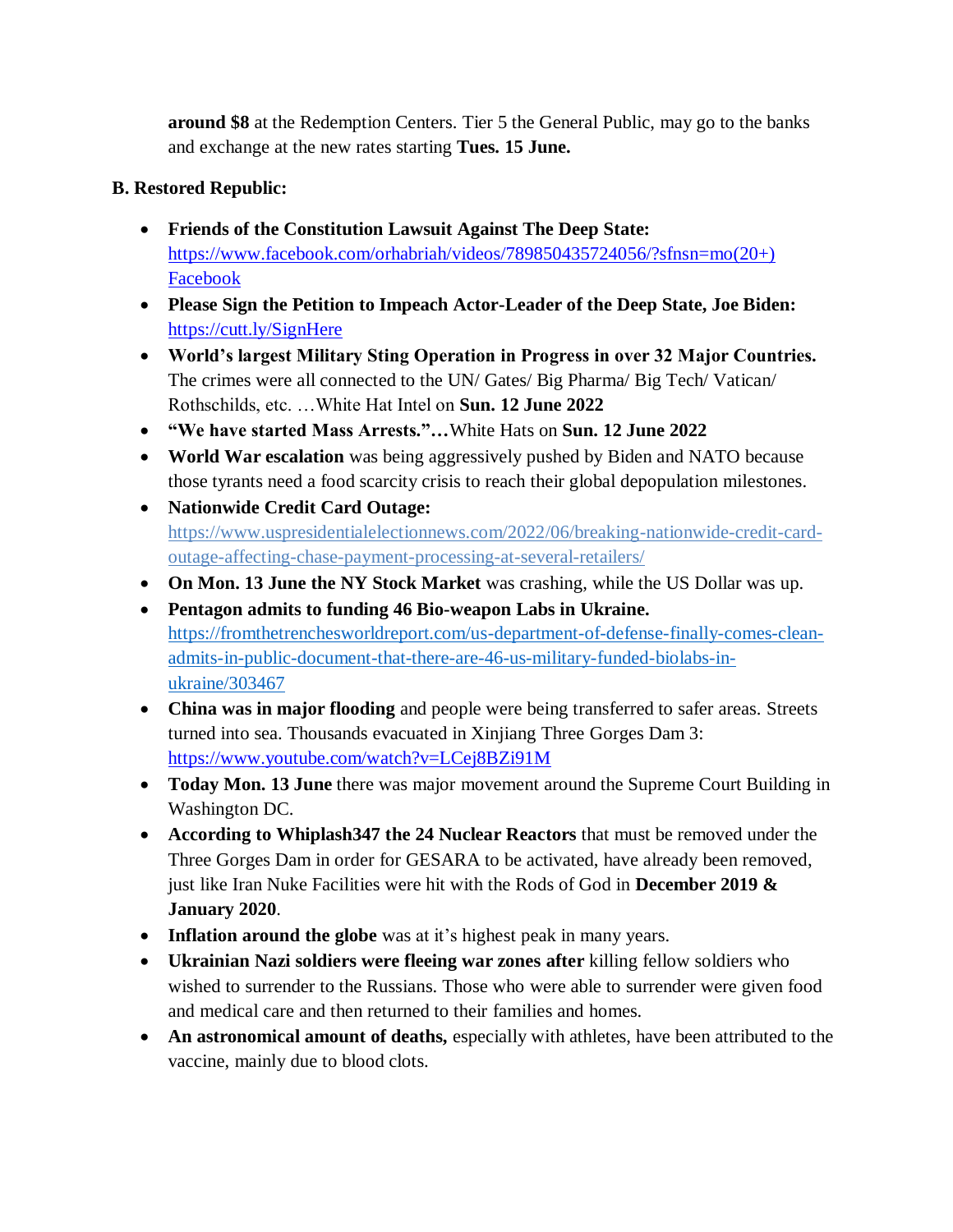- **Deep State countries continued their propaganda campaigns** to invade on human rights.
- **Next Deep State Agenda:** full Cyber Attacks and Blackouts, ATMs shut down, shortages, de-platforming, propaganda, grids fully off for days to create chaos, mass protests, riots, panic and Deep State Martial Law.
- **In the end the White Hats would be making Mass Arrests.**

## **C. Whiplash347 Observations:**

- **Tuesday 14 June** Trump Birthday, Super Strawberry Moon Flag Day
- **Wed. 15 June coming:** 666 Satanic Rituals right after Full Moon. June  $= 6$ ,  $1+5=6$ , 2022=6 A special occult day. Get ready for global market crash or/and major False Flag Events!
- **Friday 17 June** Battle Of Bunker Hill + 17 Days = July 4. **President Q: 6.17.2022** Big Revelation, Miracles do exist, Back Again. Remember the date **Fri. 17 June.**
- **Sunday 19 June** Juneteenth is Slave Emancipation Day. Abraham Lincoln.
- **Tues. 21 June** Summer Solstice USA = major Satanic Holiday.

## **D. Global Food, Fuel, Goods Shortages:**

- **Worldwide Food Shortage Pending** [https://fromthetrenchesworldreport.com/ukrainians-hit-the-beaches-of-kiev-just-after](https://fromthetrenchesworldreport.com/ukrainians-hit-the-beaches-of-kiev-just-after-biden-sends-another-40-billion-to-fight-russia-meanwhile-american-babies-are-starving-as-families-cant-find-formula/303476)[biden-sends-another-40-billion-to-fight-russia-meanwhile-american-babies-are-starving](https://fromthetrenchesworldreport.com/ukrainians-hit-the-beaches-of-kiev-just-after-biden-sends-another-40-billion-to-fight-russia-meanwhile-american-babies-are-starving-as-families-cant-find-formula/303476)[as-families-cant-find-formula/303476](https://fromthetrenchesworldreport.com/ukrainians-hit-the-beaches-of-kiev-just-after-biden-sends-another-40-billion-to-fight-russia-meanwhile-american-babies-are-starving-as-families-cant-find-formula/303476)
- **Germany** on brink of natural gas shortage
- **UK i**n the red zone [CRASH] gas shortage
- **U.S.** on the brink of second gas Shortage/stock markets
- **China** system collapsing stock market[CRASH] not enough electric for production of world goods/not enough coal
- **U S. Politicians.** Congress is turning on reach other U S. Soldiers Exodus of Military began.
- **Doctors, Soldiers, Police, Scientists, Health Care Workers** mass exodus from government and start to ban together against the System.
- **Major conflict inside the Pentagon** and Intel agencies. Soldiers are beginning to see the chain of command is in chaos.
- **FBI caught in a lie** on the fake Insurrection Jan. 6 Report and starts Democratic inside war.
- **Rand Paul exposure of Fauci** and gain of function in the Congressional hearings reach's the ears of Democratic Leaders. Tom Cotton Report (Mil INTEL) on the creation of the virus to hit in the Fall. Many governors and senators are becoming aware of Gain-of function and 900 page Fauci report in collusion with Gates CDC, NIH.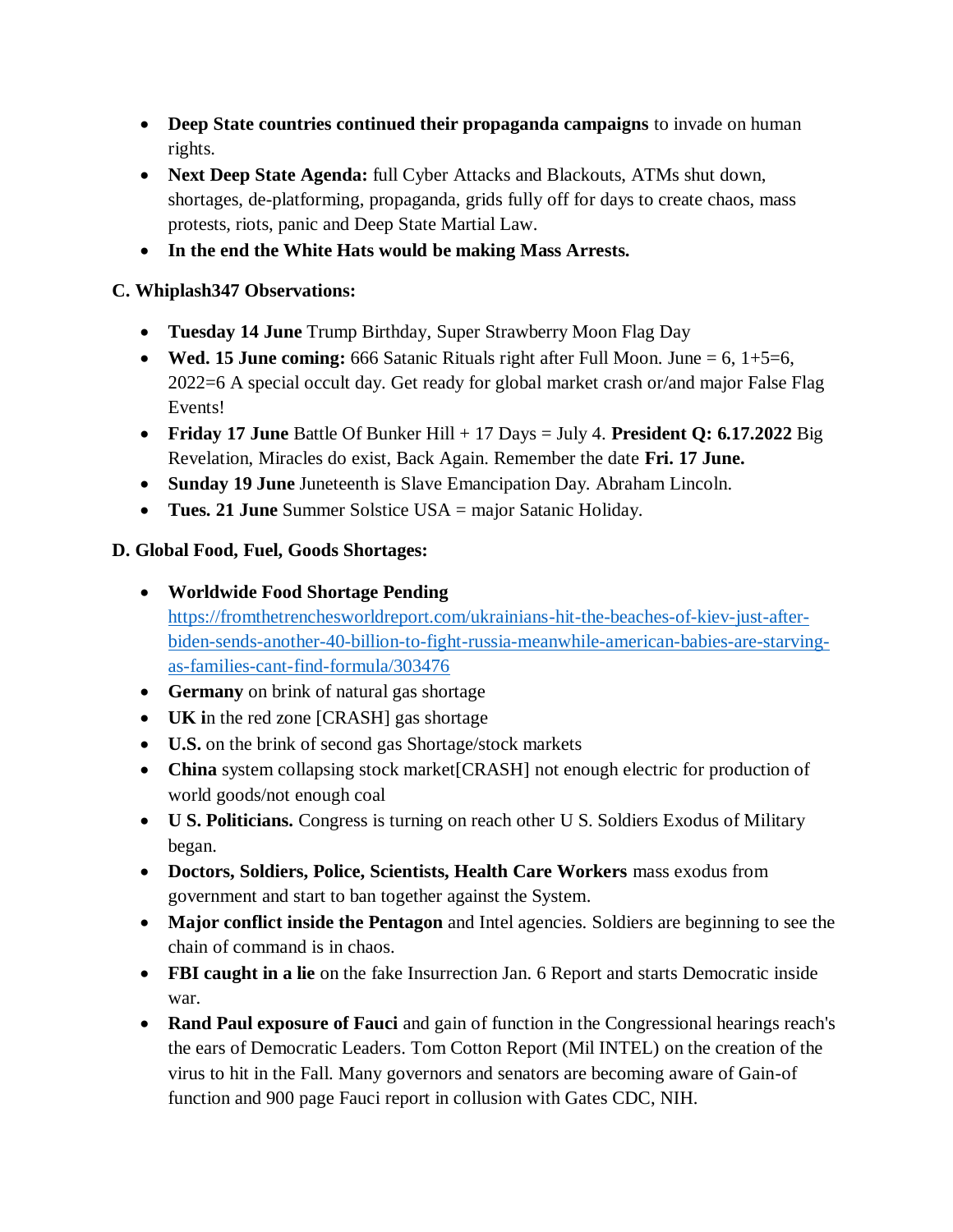- Mass Stock Dumps began in big tech and consumer goods transfer of money to Energy as Worldwide shortages begin.
- **China** buying U S. EU Goods and meat with cash surplus and causing mass inflation.
- **China** lower class demanding more meat and goods brings CCP into brink of full collapse [CRASH].
- **China two months of flooding** in 12 provinces cause huge disruption In Worldwide chain of production, goods and aluminum. World inflation in construction industry destroying small companies.
- **South American** agriculture industry hit by high temperatures and exports of seasonal foods in chaos of corn, soy beans, coffee.
- **Coffee shortage** expected as Vietnam slows exports/South America drought and frost effects coffee production.
- **Many countries see the Market Crash incoming** and start to reduce exports and start reserve and storing. This effects the Market.
- **LA and New York Ports** have back up shipping cargos with millions of U.S. goods, produce, and supplies drifting afloat with no time of delivery in sight and insurance companies began panic.
- **Nearing 30 billion loss and jobs** in the U.S. auto industry due to China and with holding micro chips/ chip shortage.
- **China expected** to devalue currency, which will affect the Worldwide Stock Market at over 22% and destroy over quarter billion small and large businesses in the first 4 months.
- **Military Reserves and Army e**xpected to be activated in the U.S, Canada, UK, EU, Iceland, South America, Mexico, African regions, Malaysia and over 80 countries.
- **Forced Vaccinations/ Vaccine Pass Mandates and Government threats** among it's citizens is reaching an all time high rebellion across several nations with protests turning to violence and riots.
- **The loss of food and energy** is the catapult, where society will create rioting in the streets across the world. Those who were unaware of the Global collapse will wake up.
- **Near Death Civilization Event Incoming.**

## **E. International Child Sex Trafficking, Organ, Adrenochrome Harvesting Ring:**

 **Whistleblower Exposes CPS Child Sex Trafficking, Torture, Murder - The True Reporter:** [https://thetruereporter.com/cps-whistleblower-exposes-horror-its-real-child](https://thetruereporter.com/cps-whistleblower-exposes-horror-its-real-child-sex-trafficking-torture-abuse-murder/)[sex-trafficking-torture-abuse-murder/](https://thetruereporter.com/cps-whistleblower-exposes-horror-its-real-child-sex-trafficking-torture-abuse-murder/)

## **F. Global Financial Crisis:**

 **Sun. Night Stock Futures Plunge:** [https://halturnerradioshow.com/index.php/en/news](https://halturnerradioshow.com/index.php/en/news-page/news-nation/sunday-night-stock-futures-plunge)[page/news-nation/sunday-night-stock-futures-plunge](https://halturnerradioshow.com/index.php/en/news-page/news-nation/sunday-night-stock-futures-plunge)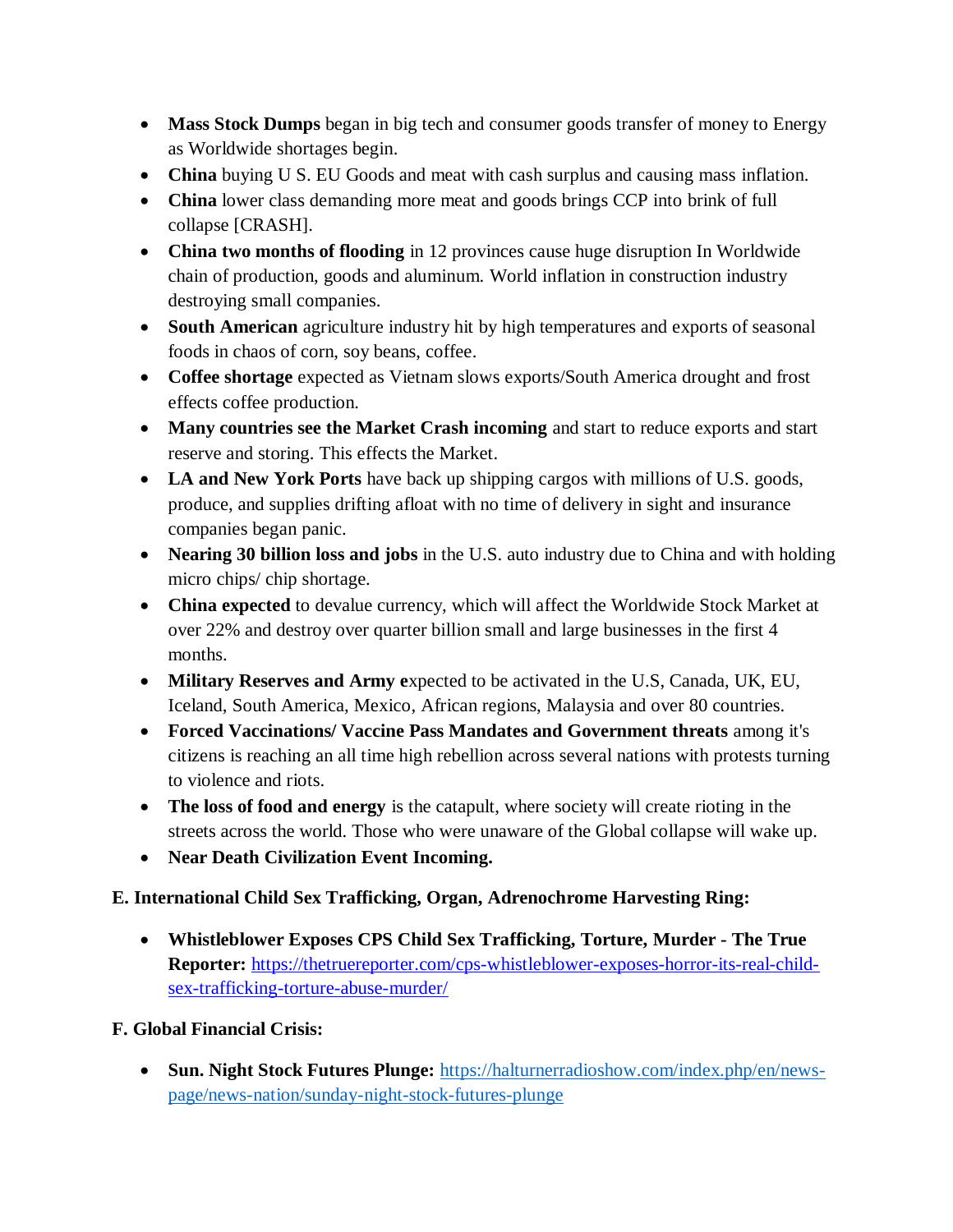- **Mon. 13 June NY Stock Exchange Market Crash.** S&P 500 closes down 22% from record high, entered Bear Market.
- **Asian stocks slide as Wall Street tips into bear market | Reuters:**  <https://www.reuters.com/markets/europe/global-markets-wrapup-1-2022-06-14/>

### **G. Wars and Rumors of Wars:**

- **Ukraine Nazi War Crimes.** After the NAZI fled their positions during an attack by the Russian Armed Forces, the bodies of the servicemen with their hands tied and gunshot wounds in the back of their heads were found at their location. According to information received, the soldiers had planned to surrender, but had been executed by their fellow NAZI battalion members.
- **Mass grave in Mariupol. 02.06.22** A mass grave was found in Mariupol, where three hundred people lay. There and in the freezing room Azov Nazis stored about 300 bodies of soldiers & civilians killed by them.<https://t.me/SpecialQForces/27379>
- **The Ending that "Israel is Last" has so many meanings**: Read the Israel, Mossad, Israeli Intelligence, MSM drops. Honey Pot Operations. Satellites knocked down, MSM, Libel Laws, Big Tech, Big Pharma etc. Remember the USS Liberty being hit by Israel in the 60's.
- **The CIA trained operative forces in West Ukraine since the 1960s** and covered up all their War Crimes, got them out of the Nuremberg trials and protected the leaders of the OUN ( Organization of Ukraine Nationalist ) who branched off the SS Galicia who were created by and funded by the same organizations that funded Hitler.
- **Prescott Bush was the grandfather of George W. Bush** was connected to the UK Majesty, who controlled the banks that connected to German Elites/ Nationalists Rockefellers/ Rothschild"s Banks
- **There is a reason the Deep State Cabal wanted to create the War in Ukraine** to cover up all the dealings with the west Ukraine Nationalist Nazi force they created before World War II and financed them.
- **These leaders and Nationalist regimen** were never tried for killing 200 thousands Jews, over 40,000 polish people and 80,000 other ethnic groups in the region.
- **CIA (Rockefellers) in 1947** immediately started to covered up for the leaders of OUN and relocated them. The CIA began more operations after 1950 to [ infiltrate ] the Ukraine people deeper and their governments and trained tens of thousands more of west Ukraine to become Military groups, operatives, mercenaries and spys.
- **Through the 70 years of CIA in Ukraine** they moved drugs, weapons, human trafficking and created military tunnel system that run through the country. To this day the Deep State has used the Ukraine as the hub of international money laundering sphere, human trafficking, Biolabs (bioweapons), bringing in Nuclear weapons from the Middle East.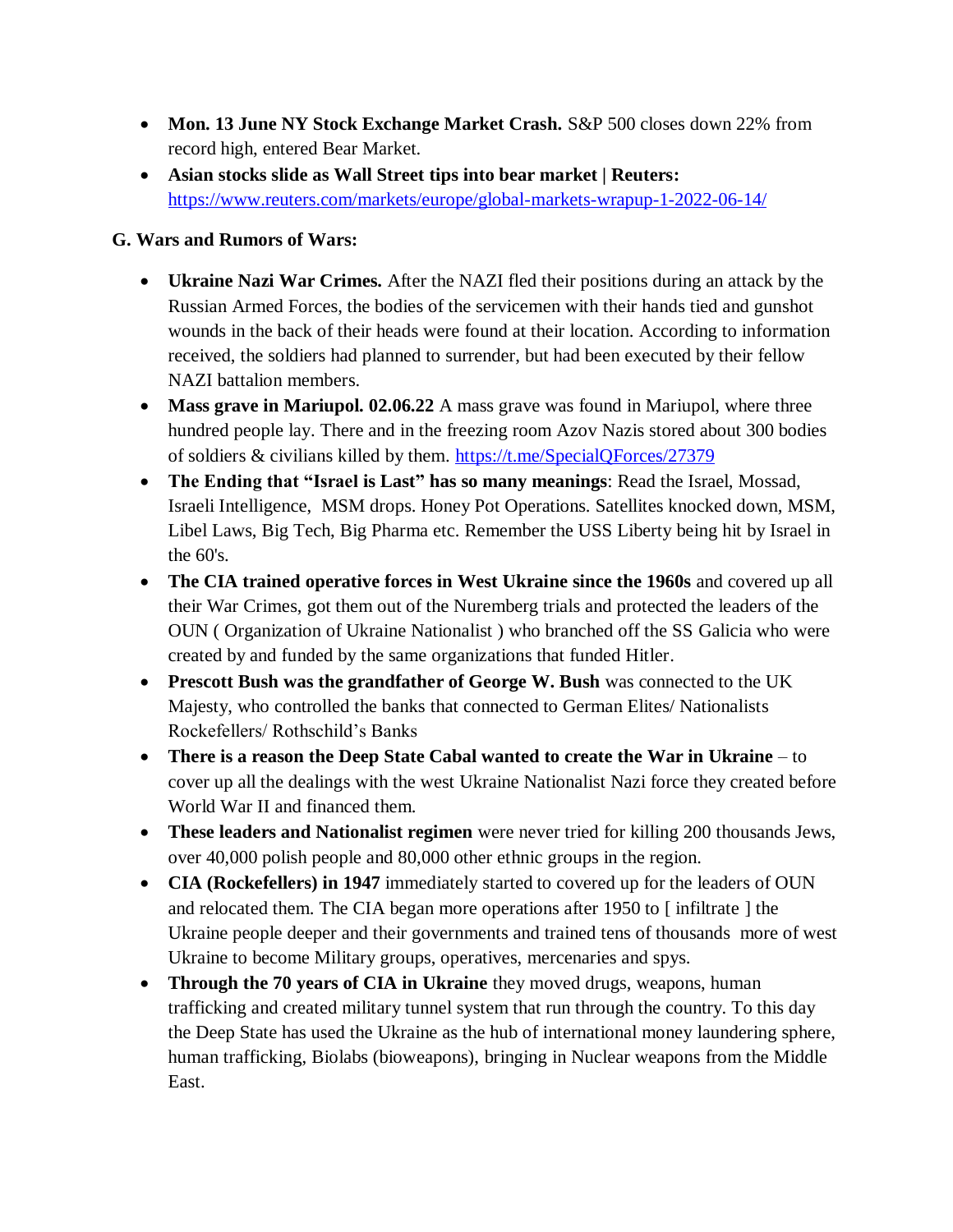- **The Rockefellers Foundation**, DAVOS (Klaus Schwab /Nazi family in the 3 Reich), Rothschilds are all part of the 4rth Reich Regimen who created the virus and vaccines with control of World Health orgs, Big Tech, Big Media control of governments.
- **So when you see innocent buildings being destroyed** in Ukraine, Nuclear Plants being bombed and large mass civilian deaths, you know that the CIA trained Ukraine Nationalist Party is doing the killings to create war and a False Flag scenario in order to blame Russia.
- **The Mainstream Media** plasters the story and blames Russia and not one time do they speak about CIA, OUN, West Ukraine Nationalists killing over a Quarter Million ethnic groups in Ukraine under the control of Kazarian, Rothschild, CIA, Third Reich, UN, DAVOS Deep State Cabal.
- **Backed by the White Hats,** Putin plans to expose Biden, Obama, Clintons, DAVOS.
- **World war escalation** was being aggressively pushed by Biden and NATO because those tyrants need a food scarcity crisis to reach their global depopulation milestones.
- **Biden and NATO don't want peace in Ukraine.** They need a world war in order to pick up their depopulation agenda that didn"t achieve the extermination milestones they had hoped to achieve with covid vaccines.
- **The Covid Plandemic was launched** in order to achieve two key things: 1) Rapid expansion of authoritarianism by terrorizing the population with covid fear, and 2) Global depopulation / extermination through covid vaccines which are actually gene-altering infertility jabs and "clot shots." These jabs also alter human DNA and result in gradual cancer deaths over a decade. (You will see huge spikes in cancer deaths for 2021 and 2022 once the numbers are officially reported.)
- **Financial analyst Edward Dowd, who works with statisticians that are analyzing CDC data, has concluded there are so far 1.1 million excess deaths in the United States since the vaccine push began.** Even 1-2 billion deaths from the vaccine isn't enough for the satanic globalists.
- **Unfortunately for the globalists, the vaccine extermination agenda failed to achieve their depopulation milestones.** Although 1-2 billion people will likely die from mRNA vaccines over the next decade (from heart attacks, strokes, blood clots, etc.), this is nowhere near the 7+ billion deaths that the depopulation globalists are trying to achieve.
- **In order to achieve the much larger die-off they desire**, globalists need to decimate the global supply chain that provides food and energy to the world. These are also interrelated since energy (in the form of natural gas) creates nitrogen-based fertilizer that"s used to produce food. In addition, energy is a critical farm input in the form of diesel fuel that powers tractors and transportation trucks.

## **H. Covid/ Monkey Pox/ Vax Hoax:**

 **A vial of "blood clots" from post-jab post-mortem adults.** Turns out they aren't Blood Clots at all, they are complex "biostructures" growing & building inside blood vessels: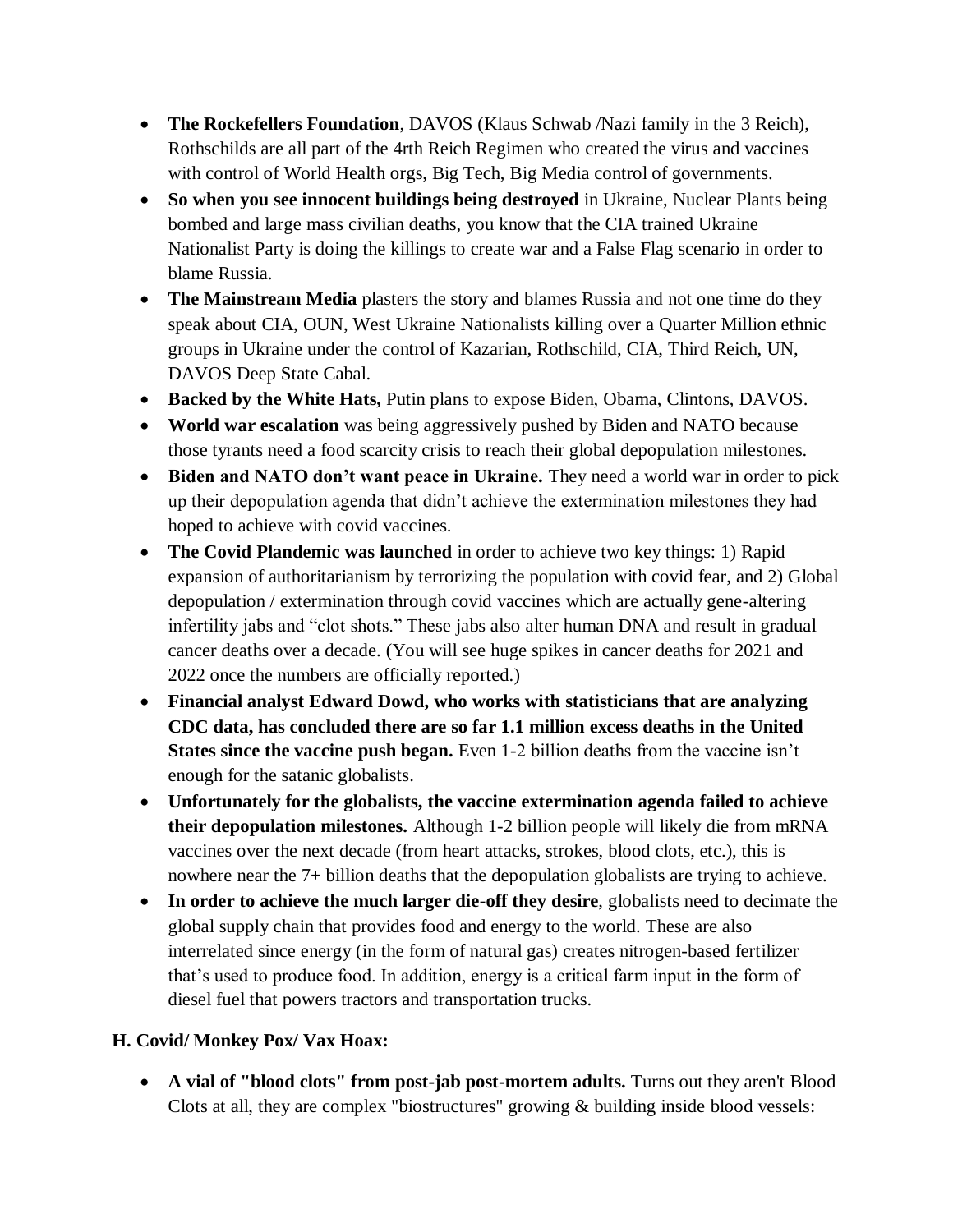[https://twitter.com/81million\\_myass/status/1536352118826729473?s=20&t=AGtlYDvlN](https://twitter.com/81million_myass/status/1536352118826729473?s=20&t=AGtlYDvlNRI0NFeaSSiRhg) [RI0NFeaSSiRhg](https://twitter.com/81million_myass/status/1536352118826729473?s=20&t=AGtlYDvlNRI0NFeaSSiRhg)

- **The Truth About Monkey Pox and Engineered Pandemic Hysteria:**  [https://thetruedefender.com/the-truth-about-monkeypox-and-engineered-pandemic](https://thetruedefender.com/the-truth-about-monkeypox-and-engineered-pandemic-hysteria/)[hysteria/](https://thetruedefender.com/the-truth-about-monkeypox-and-engineered-pandemic-hysteria/)
- **Dr. Judy Mikovits: Plan to Implant People with Cancer Viruses:**  [https://thetruedefender.com/breaking-dr-judy-mikovits-revealed-the-plan-to-implant](https://thetruedefender.com/breaking-dr-judy-mikovits-revealed-the-plan-to-implant-people-with-cancer-viruses/)[people-with-cancer-viruses/](https://thetruedefender.com/breaking-dr-judy-mikovits-revealed-the-plan-to-implant-people-with-cancer-viruses/)
- **Recent data from the CDC shows** "boosted" Americans are catching Covid at double the rate of "non boosted."
- **Virus Hoax exposed:** Biggest Fraud Against Humanity Viruses Never Been Isolated.
- **Published 9 July 2021:** Woman holds in her hands a 2011 newspaper which says in black and white that Bill Gates is going to start "Depopulation through compulsory vaccination", as it will be the most "environmentally friendly solution."
- **Long, Stringy, Rubbery Blood Clots:** "We're Seeing This a Lot." Dr. Ryan Cole: "There are studies by Dr. [Resia] Pretorius out of South Africa that show that you can take the spike protein alone, without platelets in the plasma, and that spike protein alone causes the proteins in our blood to clump. That spike protein is thrombogenic; it causes clots, and it causes a lot of clots."
- **"Vaccinating my son was the worst decision of my life.** He had myocarditis. My son died in front of his best friend. Ernest Ramirez, Jr, died of a heart attack due to vaccinerelated myocarditis. FEMA contacted me to change my son's cause of death to COVID so they can help me financially."
- **Athletes Dropping, Record Life Insurance Deaths:** On a Clear and Convincing Basis, It's Because of the Vaccines. **Dr. Peter McCullough:** "On a more probable than not basis, and probably on a clear and convincing basis, the vaccines are causing the death of people who take them." The Bradford Hill Criteria for Causality confirmed an astronomical number of deaths. 80% of these deaths occur within a week. 50% will occur within a couple of days. Blood clots, heart attacks, Myocarditis and so on. Record life insurance deaths and a record number of athletes dying on the field. More deaths in Pfizer's vaccine group than in the placebo."

# **I. White Hat Intel:**

- **The Deep State US Military** was running the show in Ukraine under direction of the CIA and over ten thousand private Military mercenaries for hire fighting in dark covert war for the Cabal Deep State and training Ukraine millstone militias and military.
- **Two helicopters carrying Deep State Black Hat US Military soldiers** were shot down while doing a rescue attempt on U.S. Underground Ground bunkers/ Bio-weapon Labs that housed very important Deep State Brigade Generals.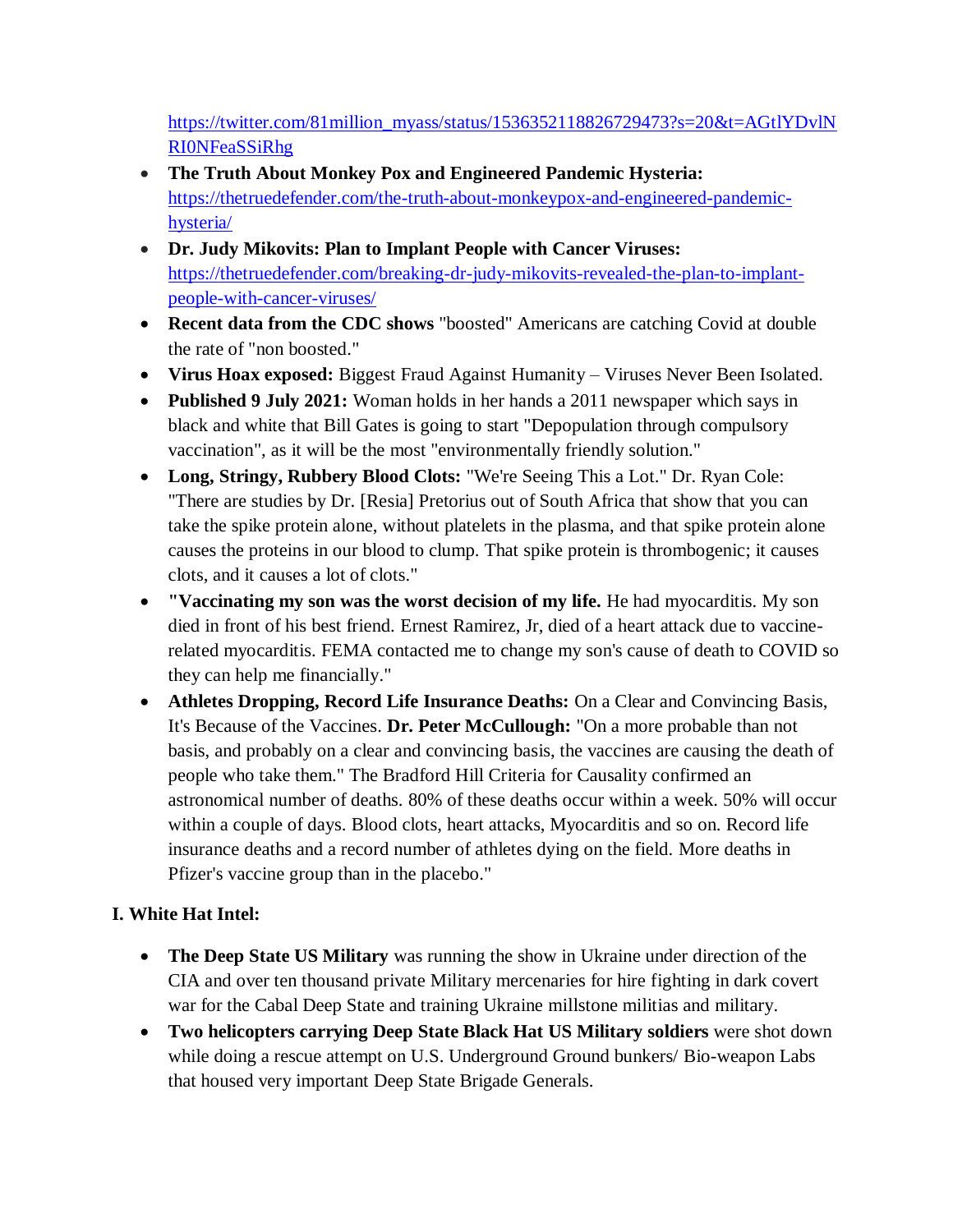- **A Deep State Brigadier General and Colonial** were among those taken prisoner of the shot down Helos. NATO and French Foreign Legion Military Forces were among those captured by the Russians.
- **There were mass casualties to the Deep State** US/ NATO Military Forces inside Ukraine.
- **The last remaining Ukrainian fuel depot** has been destroyed, bringing the Ukraine Military into panic and a coming standstill.
- **Musk was allowed to position Star link Satellites** over a war zone because they also served as high grade Particle Beam Weapons.
- **Star link has been tracking** all Black Hat Military Operations since the start.

# **J. The Real News for Mon. 13 June 2022**

- **Sat. 11 June 2022 Simeon Parks Update:** [https://www.newsview.gr/2022/06/simon](https://www.newsview.gr/2022/06/simon-parkes-huge-updates-and-summer.html?m=1)[parkes-huge-updates-and-summer.html?m=1](https://www.newsview.gr/2022/06/simon-parkes-huge-updates-and-summer.html?m=1)
- **Nicaragua: Russian Military was moving into North America, looking for organized crime?** Were there Bio-weapon Labs in Nicaragua? Lo and behold, we do. And it"s worse than I imagined. [https://www.cbsnews.com/news/nicaragua-gives-permission-for](https://www.cbsnews.com/news/nicaragua-gives-permission-for-russian-troops-to-enter-country/)[russian-troops-to-enter-country/](https://www.cbsnews.com/news/nicaragua-gives-permission-for-russian-troops-to-enter-country/)
- **"Barbie & Ken" hit by 75-man SWAT team for protecting their rights - September 24, 2020:** <https://www.youtube.com/watch?v=L9-XhokiqW4>
- **NASA lies lies!** Time to defund NASA forever and arrest them for crimes against humanity**.** <https://t.me/greatawakeningworld>
- **Mon. 13 June Stock Market Crashing:** US stocks plunge in early trading amid rising inflation. Dow down over 800 points. Dollar up at all time high.
- **Mon. 13 June:** China's National Meteorological Center renewed a yellow alert for rainstorms in various parts of the country. From **2 p.m. Monday to 2 p.m. Tuesday**, heavy downpours are expected to lash parts of southern China. It has also called for cutting off risky outdoor power sources in low-lying areas, transferring people to safe areas. [http://www.china.org.cn/china/2022-06/13/content\\_78267595.htm](http://www.china.org.cn/china/2022-06/13/content_78267595.htm)
- **How a Solar Flare could have a major impact on Earth:** City-wide Blackouts to Aircraft Chaos: [https://www.thesun.co.uk/tech/18845546/how-solar-flare-could-impact](https://www.thesun.co.uk/tech/18845546/how-solar-flare-could-impact-earth/)[earth/](https://www.thesun.co.uk/tech/18845546/how-solar-flare-could-impact-earth/)
- **In Washington DC on Mon. 13 June** there was lots of movement around the Supreme Court Building.
- **US Inflation hits 8.6%, - the highest in 40 years.** The cost of food is up 11.9%. The price of eggs is up 32.2%. Energy is up 34.6%. And the Biden Administration was lying about it.
- **Critics Blast Media After Only One Network** Mentions Kavanaugh"s Would-Be Assassin on the Sunday Shows: 'Shameful!' https://resistthemainstream.org/critics-blast-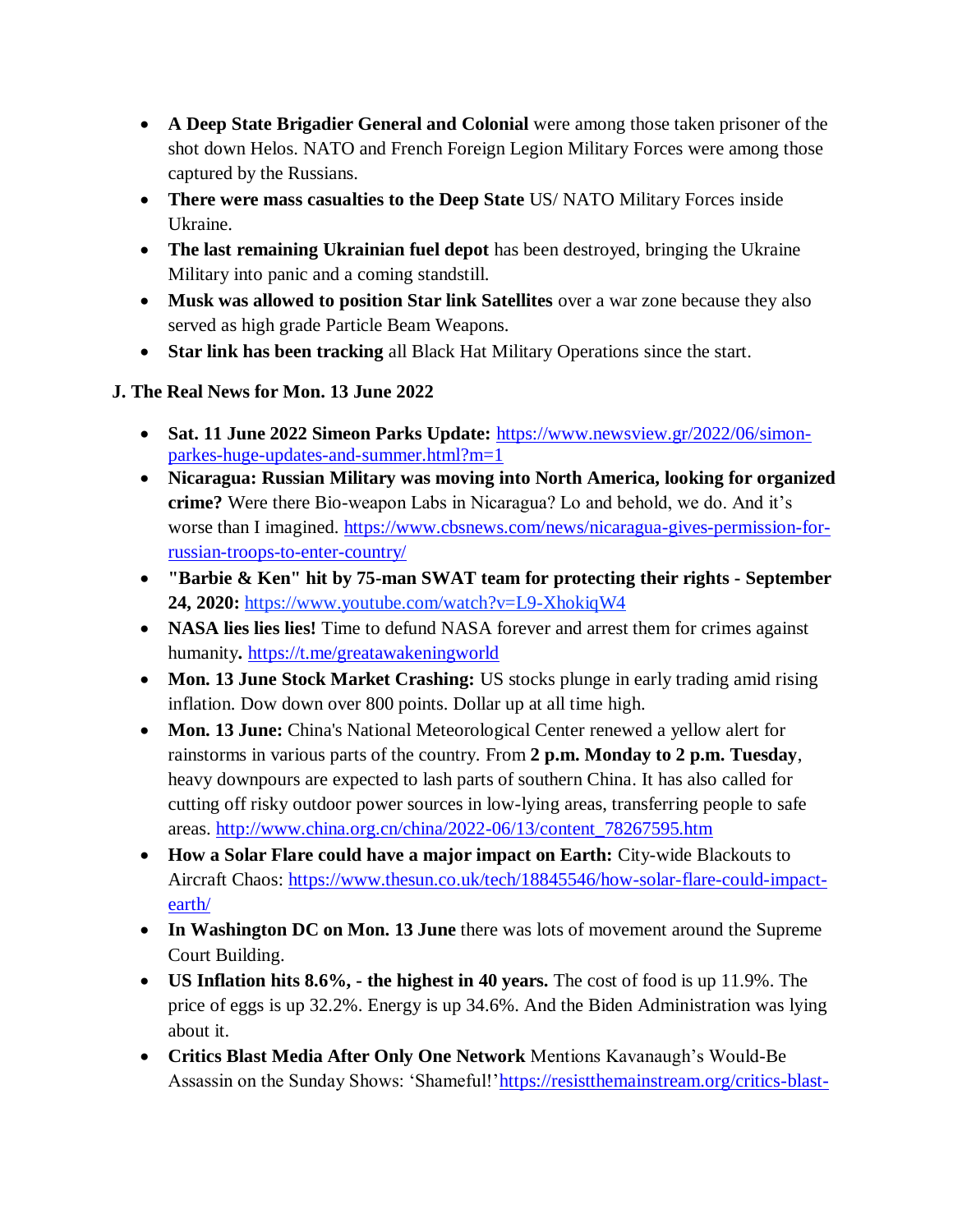[media-after-only-one-network-mentions-kavanaughs-would-be-assassin-on-the-sunday](https://resistthemainstream.org/critics-blast-media-after-only-one-network-mentions-kavanaughs-would-be-assassin-on-the-sunday-shows-shameful/?utm_source=telegram)[shows-shameful/?utm\\_source=telegram](https://resistthemainstream.org/critics-blast-media-after-only-one-network-mentions-kavanaughs-would-be-assassin-on-the-sunday-shows-shameful/?utm_source=telegram)

 **Jan. 6 Prisoner Issues Warning to Americans Over Televised Committee Hearing:** [https://resistthemainstream.org/jan-6-prisoner-issues-warning-to-americans-over](https://resistthemainstream.org/jan-6-prisoner-issues-warning-to-americans-over-televised-committee-hearing/?utm_source=telegram)[televised-committee-hearing/?utm\\_source=telegram](https://resistthemainstream.org/jan-6-prisoner-issues-warning-to-americans-over-televised-committee-hearing/?utm_source=telegram)

## **K. The Storm is Upon Us, Q, Whiplash347:**

- **This isn't about an Election.** This about a Great Awakening. The Truth isn't for everyone.
- **Every time you see MSM narrative** that RUSSIA is losing the Battle or significant Loses and the Russian forces are quitting or receding. Or being pushed back – this is a Fake Narration. Propaganda is created and pushed so more innocent civilians join the military quickly and feel like it's the final moment to Win, but they are being played and tricked and used inside 4rth generation warfare and old tactics to keep a WAR running and obtain sympathy from the public (who are also being played).
- **Putin is playing a very important game – Chess moves that has kicked off the rise of the Deep State War.**
- **Unfortunately many have died from the vaccines, Bioweapons virus release** and a century of deep state controlled companies organizations deliberately poisoning our foods, water, air, land and killing hundreds of millions through Cancer and other well placed products and poisons that we consume daily. Even our children crawl on the floor where chemicals disinfectant and cleaners are used but were deliberately contaminated with poisons to affect the children crawling. You've been in a state of war your entire life.
- **Be strong Patriots Anons,** for the hardest part of the war is coming the part that has been warned about many times.
- **Full censorship countries** are now finding ways to create laws to stop all disinformation (ideas they don"t agree with that goes against their narration). They will pass these laws through infection laws in some countries already, through FALSE FLAG terrorist staged EVENTS and blame the Patriots worldwide.
- **As the full censorship is quickly inserted** in many major countries, all major media, social networks, news station, will go down in succession. Those breaking the Deep State laws will be fined, imprisoned and Banks accounts blocked seized.
- **After the full censorship the Deep State** will push their final Agenda on their controlled unchallenged mainstream news, outlet media and world sources to heavily Brainwash/ MKultra the last regimen of humans dedicated to the Mainstream Media mass mind control.
- **The Deep State will encourage Civil Revolt**/Wars against those who do not comply with MSM/DS gov. Laws. Their plan was always to create Civil War for many reasons,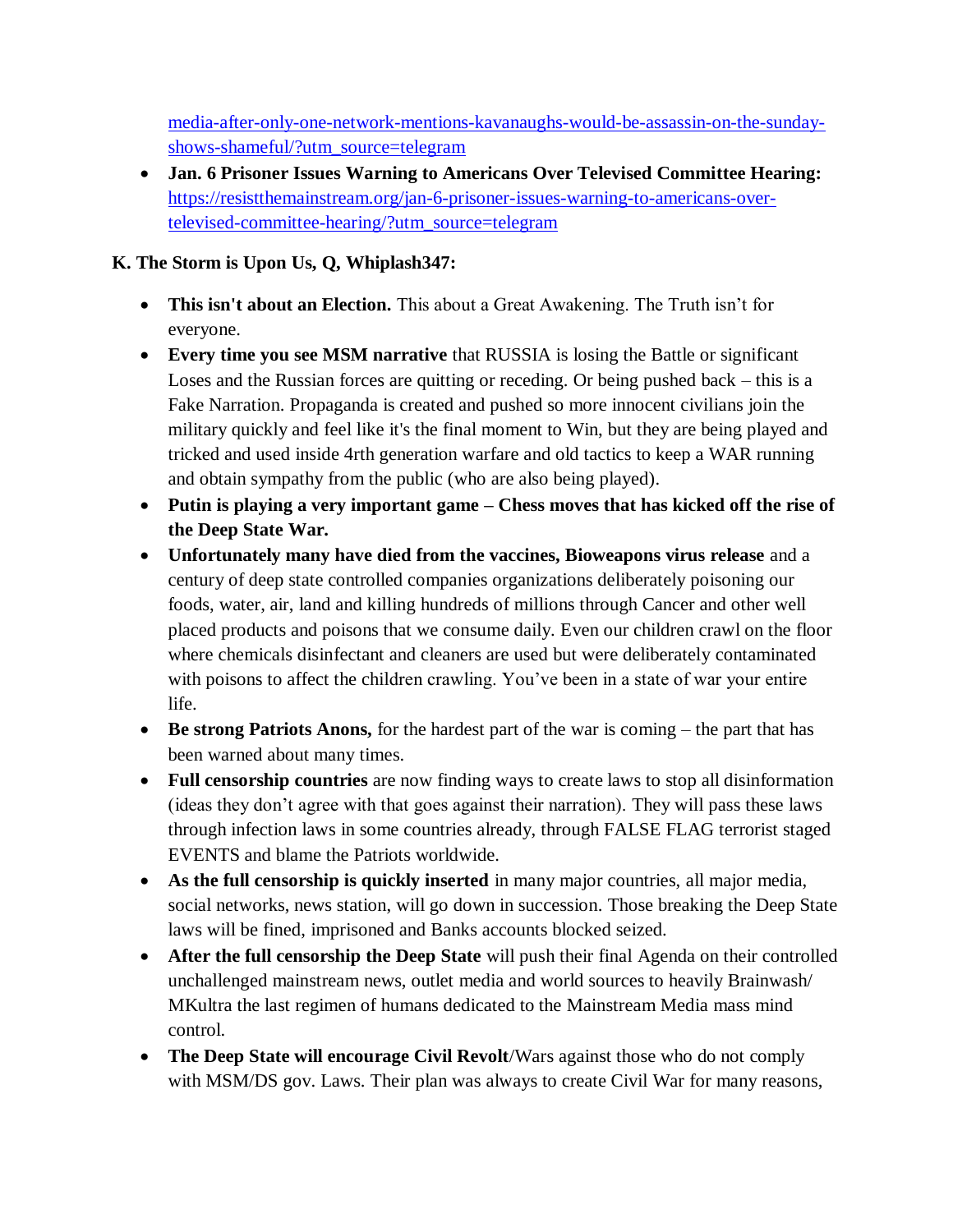including bring UN to major countries for control and use left wing military parties generals to help with the Deep State UN ops.

- **This is what they planned in the Next Stage: full Cyber Attacks and Blackouts, ATMs shut down, shortages, deplatforming, propaganda, grids fully off for days** to create chaos, mass protests, riots, panic and Deep State Martial Law.
- **But in the end the White Hats will be making Mass Arrests.**
- **In 1975 Gough Whitlam signed the LIMA Agreement.** He sold Australia to the United Nations - but wait Australia & Pfizer are listed on the NYSE.
- **Donald J Trump's Executive Order 13818** has seized the NYSE. Therefore by default he is the owner of Australia.
- **Chapter 11 - City Of London, Vatican & Washington DC** are bankrupted (Filed & Actioned)
- **The Act Of England 1871 has been reversed**. The Secondary Judiciary Act 1869 is no longer. This also overturns the Balfour Declaration of 1917.
- **Now we wait Justice Thomas** to open a can of WHOOP ASS [1776] Style. The Whole World goes to 1776 in law. The Whole World goes to A LEVEL PLAYING FIELD - Think Revaluation of All Currencies. The Whole World goes to 1950's Prices. 1955 the Chosen Year. Post [CRASH]
- **The 3 Most Important Executive Orders of our lifetimes:** 13818, 13848, 13959. Think Crimes Against Humanity, Foreign Election Interference Globally, Think Chinese Military Companies, Think EVERGRANDE.
- **Ladies & Gentlemen: The Storm is Upon Us.** <https://www.govinfo.gov/app/details/DCPD-201700923> [https://www.whitehouse.gov/briefing-room/presidential-actions/2021/06/03/executive](https://www.whitehouse.gov/briefing-room/presidential-actions/2021/06/03/executive-order-on-addressing-the-threat-from-securities-investments-that-finance-certain-companies-of-the-peoples-republic-of-china/)[order-on-addressing-the-threat-from-securities-investments-that-finance-certain](https://www.whitehouse.gov/briefing-room/presidential-actions/2021/06/03/executive-order-on-addressing-the-threat-from-securities-investments-that-finance-certain-companies-of-the-peoples-republic-of-china/)[companies-of-the-peoples-republic-of-china/](https://www.whitehouse.gov/briefing-room/presidential-actions/2021/06/03/executive-order-on-addressing-the-threat-from-securities-investments-that-finance-certain-companies-of-the-peoples-republic-of-china/) [https://www.federalregister.gov/documents/2018/09/14/2018-20203/imposing-certain](https://www.federalregister.gov/documents/2018/09/14/2018-20203/imposing-certain-sanctions-in-the-event-of-foreign-interference-in-a-united-states-election)[sanctions-in-the-event-of-foreign-interference-in-a-united-states-election](https://www.federalregister.gov/documents/2018/09/14/2018-20203/imposing-certain-sanctions-in-the-event-of-foreign-interference-in-a-united-states-election) <https://dlp.org.au/dlp-calls-for-review-of-the-1975-lima-declaration/>
- **The Storm begins with Finance/ Money**.
- **The 24 Nuclear Reactors** that must be removed under the 3GD for GESARA to be Activated.
- **"24"have been removed already**, just like Iran Nuke Facilities were hit with the Rods of God in December 2019 & January 2020.
- **See the two reported Earthquakes on Nuclear Reactors in IRAN.** [https://www.google.com.au/amp/s/amp.cnn.com/cnn/2020/01/08/middleeast/iran](https://www.google.com.au/amp/s/amp.cnn.com/cnn/2020/01/08/middleeast/iran-earthquakes-nuclear-plant-intl/index.html)[earthquakes-nuclear-plant-intl/index.html](https://www.google.com.au/amp/s/amp.cnn.com/cnn/2020/01/08/middleeast/iran-earthquakes-nuclear-plant-intl/index.html)
- **Look at Burkino Faso** the Military removes the President and dissolves the government, suspends the Constitution. This is already done in the US with Chapter 11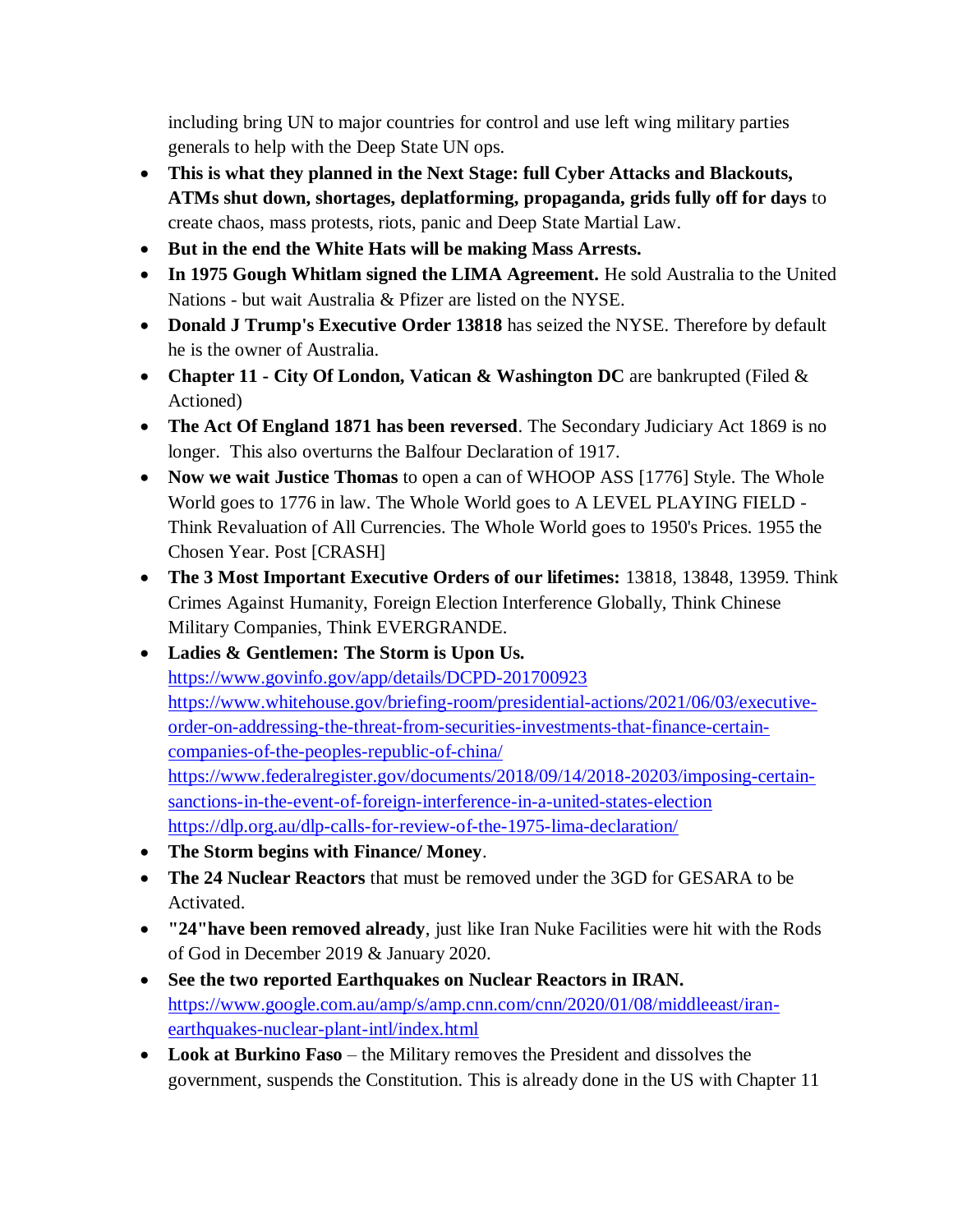Bankruptcy Filed in May 2020 & Actioned in January 2021 suspended HABEUS CORPUS just like ABRAHAM LINCOLN. He Freed the Slaves.

- **POTUS bankrupted The 3 Pillars:** Washington D.C, Vatican & City Of London. SEE THOSE OPERATIONS I LISTED in 2019 against the UK Royals & Operation Defender Europe on St Patrick's Day 2020 (Vatican, EU Royals & Central Banks.)
- **The three Executive Orders** (13818, 13848 & 13959) POTUS seized all Royal Assets & New York Stock Exchange.
- **The write up included the LIMA Agreement of 1975 signed** by Gough Whitlam that sold Australia to the United Nations. The New York Stock Exchange has Australia and PFizer listed. POTUS is by Default the owner of Australia. Last year in Australia they started moving Vatican Linked Companies out because Australia goes to the USA.
- **As of February 1 Russia** took control of the United Nations.
- **China:** In early 2020 an Air War of everyone vs. China let China go to a Republican government.
- **So they are now ready for the Transition to Greatness** that POTUS always tweeted = Transition to GESARA.
- **All Pre-Laws** have been lifted as stated at the bottom of Q34.
- **Previously behind closed doors the Military forced all leaders worldwide** to sign GESARA LAW. (POTUS calling out Border Wall Meters was countries being signed off on GESARA). It was then taken to the HAGUE. International Court Of Justice in the Netherlands to be signed off.
- **Recently the Common Law Court in Canada** has charged and convicted multiple corporations for Crimes Against Humanity. This court connects to one in Brussels and also THE HAGUE as mentioned.
- **All Kings, Queens, Royals, Govts, Judges, Police & Lawyers** MUST STANDOWN WORLDWIDE. The Corrupt ones Arrested by Military.
- **There will be up to a 120 Day Transition of GLOBAL MARTIAL LAW** where we have BLOCKCHAIN ELECTIONS to elect 1 Group of people for the people, 10% the size of what they are currently.
- **No longer 2 Parties** ie Dems/Reps & Libs/Lab. If in the future they go against the people the military will remove them.
- **Will be transitioning to 1776 Common Law** for ALL on PLANET EARTH.
- **Remember POTUS saying all hospital equipment** will be obsolete by the end of the year? No more Chemo, Radiation etc. Med beds, UV Light Therapies etc. Hospitals & Schools will be ripped apart. No need for medical research when you have 6000 cures handed to you that Tesla had.
- **All private intelligence companies** are being removed from existence: Mossad, CIA and Five Eyes. Only intelligence staying is military.
- **This is why we are moving away** from Oil, Gas & Fuel to Tesla Wireless Technology.
- The bombing of Nuclear Reactors was already done, except for Three Gorges Dam.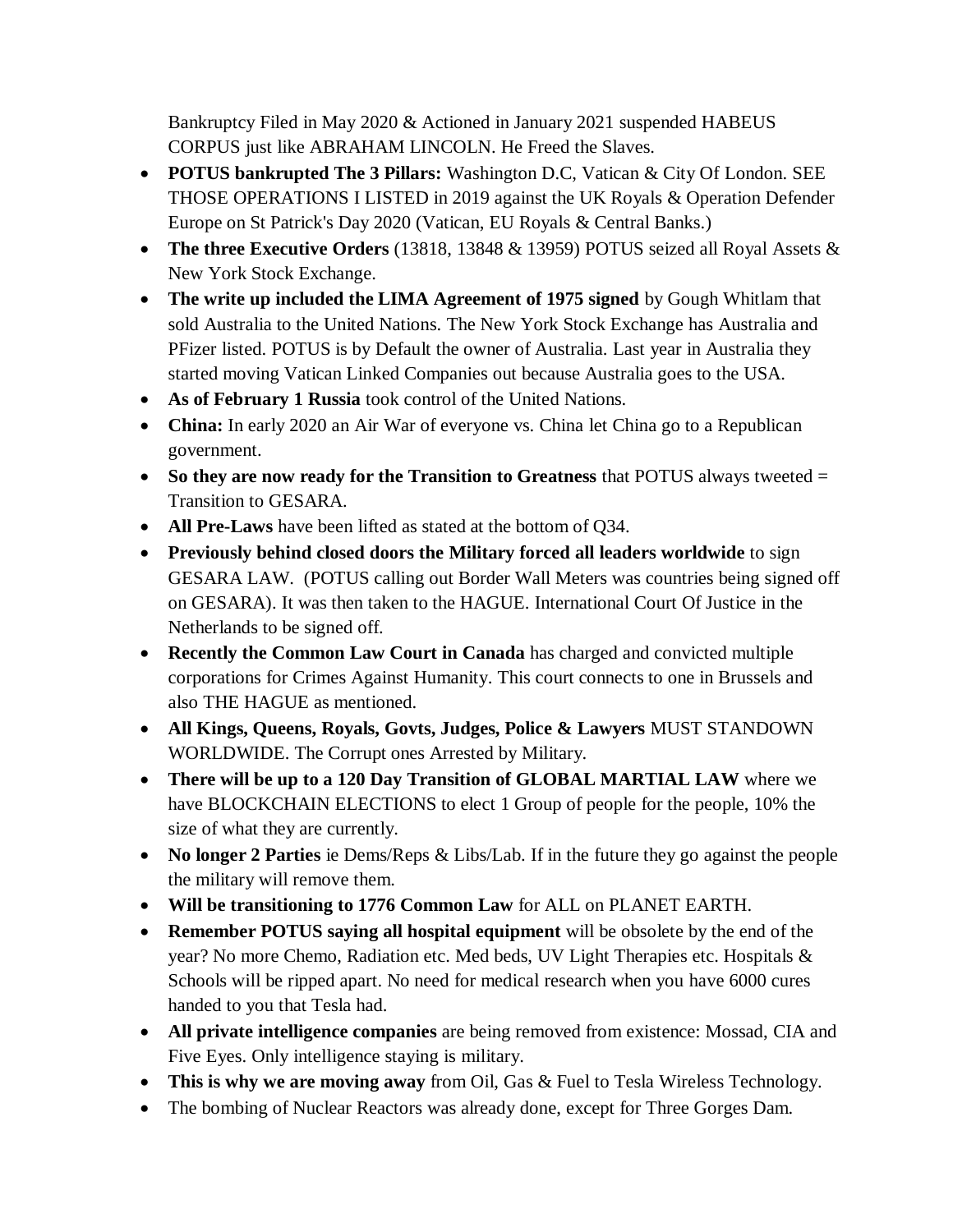- Rods of God cause Earthquakes. Rods of God are Undetectable Tesla Tungsten Kinetic Weapons from the Sky designed for blowing Tunnels & Nuke Reactors. Hitting with the force of a Nuclear Weapon without the fallout.
- The Queen died two yrs ago.
- **China is already a Republican Govt.** "Air War" already took place early last year where the USA, Russia, India, Japan & Taiwan vs China.Then Special Forces were allowed in with China White Hats to arrest CCP. Trump just said China Next. China - Taiwan brings BLACK SWAN EVENT. ChongQing, 2 Northern Dams, 3GD & Wuhan Big Pharma Labs. Shanghai shutting everything including shops from now til Tuesday. It is Yangtze River exit into Ocean.
- Think QUANTUM STARLINK. Think Control of Space Systems TUESDAY to THURSDAY
- Overturn of Rowe vs Wade
- **Evergrande Audit Report -** Evergrande, Tether, USD, Bitcoin & Ethereum all Default. Report will show they paid for Election Rigging Worldwide for a very long time.
- **Stock Markets Precision Cyber Attacked 11.4.** The Stock Markets will be empty so that they can be blown up 11.5. NYSE has been seized by Trump E.O's
- **Why is CTGX being listed on BINANCE on the Wednesday night** in the 11th hour Eastern Time? I think the time is 11.31 or 11.32. Now CryptoG is being listed on Binance Wednesday. They are going to transfer Bitcoin Wealth into it
- The **STORM Is upon us.** They said the ECONOMIC STORM. MOAB incoming. GCR + Precious Metal Standard + Declas + Quantum NESARA/GESARA Global Economic Security And Reformation Act. Election  $+1$  [11.4] Mass Cyber Attacks]
- **Australian Election:** New P.M already gonna remove Queen. She would "die" before the market opens on whichever day they choose
- Must be about to drop the EVERGRANDE Report defaulting Tether, USD, BTC  $&$ Ethereum. + Global Housing Market Crash + Global Stock Markets Pendulum, Spacewalk, Starbridge etc will facilitate Ethereum & other blockchains into Stellar.
- **Evergrande Report** will confirm Worldwide Election Rigging as they fund Dominion.
- **China Tuesday Start.** ChongQing where the 2 Northern Dams are before 3GD  $\&$ Wuhan. China already said they ready to take Taiwan.11.4 & 11.5 [Think Quick Succession] Cyber Shutdown then Bombs. If May 29 is 11.5 [JFK] General K then we are about to get 11.4

## **L. The End Game, White Hats:**

 **Make no mistake. [They] lost and they know it!** In Chess both parties know when the last moves are made before Checkmate. The loser has one option- stall the game- this lasts only moments before the END GAME.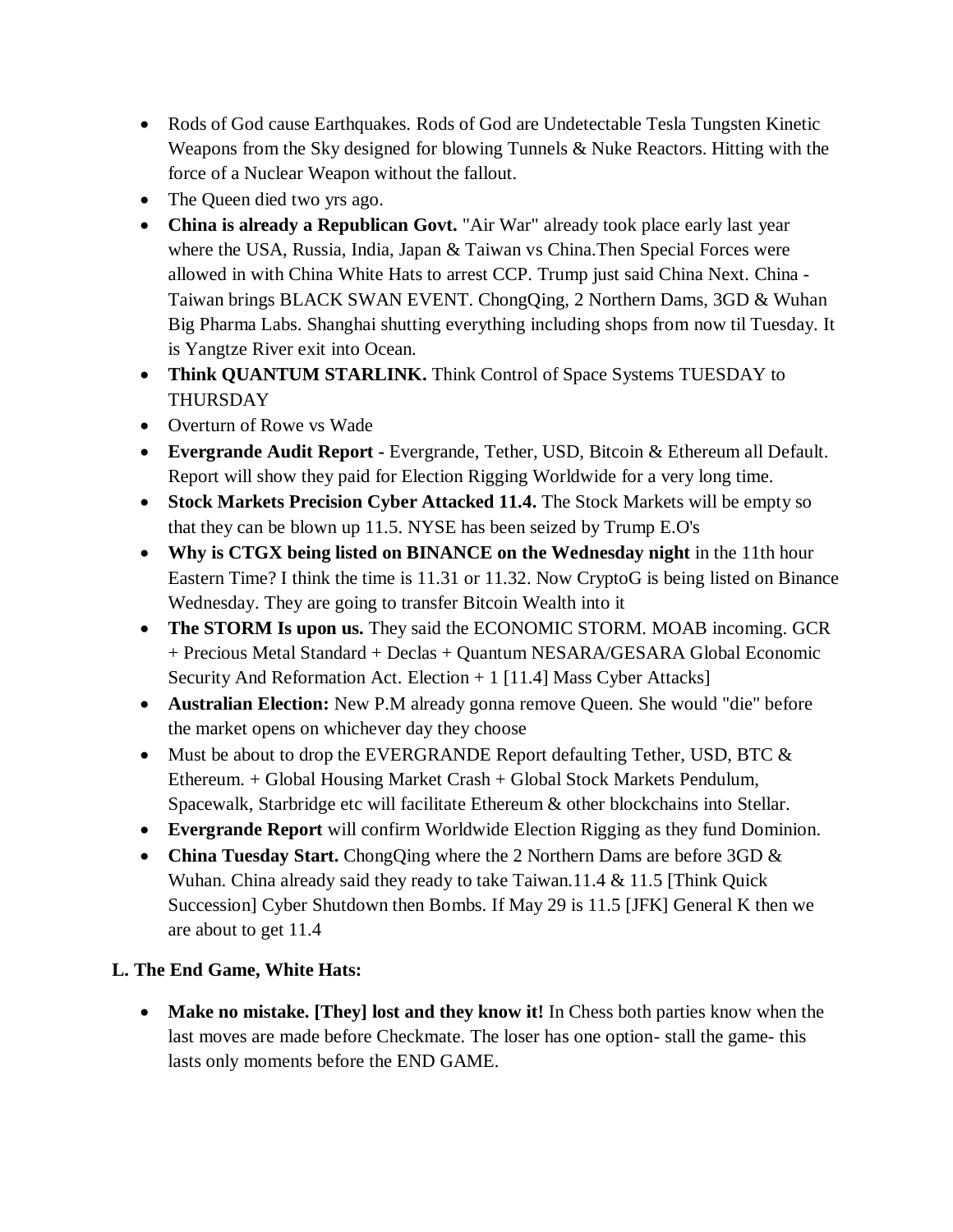- **All the Shootings & fb-.i crap & border ect.ext is stalling. The truth:** The Military doesn't need the election audit results. They have everything.
- **It's all optics for Red Pilling the masses.** White Hats were working hard behind the scene to expose everything – from Fauci, to Gates, to Election results, to Covid19 exposure and bringing it to the Mainstream Media.
- **After Events the Military will drop the Hammer – Tribunals** against all the leaders in the three branches of the government system that helped foreign adversaries to capture the U.S Gov. System and brought the coup against sitting President Donald J. Trump.

# **M. Was the Bible the first Mainstream Media Mockingbird controlled Narration?**

- **Today the media, Facebook, Google, Mainstream Media** can lie at any point and it's controlled by the DEEP STATE 6000 year old CABAL who created the CIA and most all INTEl agencies and WARS AND CENTRAL BANKS.
- **But somehow the Bible** in the hands of the Romans and gay Pope's and Vatican managed to be untarnished.
- **Imagine all the Christian Wars,** the Templars Knight, the creation of the first Banking System through the Bible and Romans, Gay Popes, Vatican Child Molestation Ring and control of the Bible narration.
- **Do you really think the Bible** was never re-edited in 2000 years, with over 200 Christian denominations in the US and 45,000 different denominations globally?
- **Why in 1964 did the Vatican remove 14 books from the Bible?** What if the Bible was heavily redacted? And the real 54 books of the Bible were hidden under the Vatican Library?

## **N. Must Watch Videos:**

- **Mon. 13 June Juan O Savin, Scott McKay:** [Juan O" Savin & Scott McKay: The](https://beforeitsnews.com/alternative/2022/06/juan-o-savin-scott-mckay-military-will-restore-lawful-government-video-3774690.html)  [Military Will Restore Lawful Government! \(Video\) | Alternative | Before It's News](https://beforeitsnews.com/alternative/2022/06/juan-o-savin-scott-mckay-military-will-restore-lawful-government-video-3774690.html)  [\(beforeitsnews.com\)](https://beforeitsnews.com/alternative/2022/06/juan-o-savin-scott-mckay-military-will-restore-lawful-government-video-3774690.html)
- **Mon. 13 June Situation Update:** ["We Have Started Mass Arrests" -](https://beforeitsnews.com/beyond-science/2022/06/we-have-started-mass-arrests-the-last-battle-between-good-evil-white-hat-intel-latest-in-the-midst-of-the-storm-news-2454635.html) The Last Battle Between Good & Evil - White Hat Intel - [Latest In The Midst of The Storm News... |](https://beforeitsnews.com/beyond-science/2022/06/we-have-started-mass-arrests-the-last-battle-between-good-evil-white-hat-intel-latest-in-the-midst-of-the-storm-news-2454635.html)  [Beyond Science | Before It's News \(beforeitsnews.com\)](https://beforeitsnews.com/beyond-science/2022/06/we-have-started-mass-arrests-the-last-battle-between-good-evil-white-hat-intel-latest-in-the-midst-of-the-storm-news-2454635.html) [https://rumble.com/v18c4md](https://rumble.com/v18c4md-situation-update-61322.html)[situation-update-61322.html](https://rumble.com/v18c4md-situation-update-61322.html)
- **Mon. 13 June: Marines Expose Pharma! Kash Patel On Fire! Moms Have Had Enough!** Gun Grab Is Failing? Pray! - And We Know | Opinion - [Conservative | Before It's News](https://beforeitsnews.com/opinion-conservative/2022/06/marines-expose-pharma-kash-patel-on-fire-moms-have-had-enough-gun-grab-is-failing-pray-and-we-know-3632358.html)  [\(beforeitsnews.com\)](https://beforeitsnews.com/opinion-conservative/2022/06/marines-expose-pharma-kash-patel-on-fire-moms-have-had-enough-gun-grab-is-failing-pray-and-we-know-3632358.html)
- Mon. 13 June: The Attempted Assassination of Donald J. Trump! Rogue Missiles Fired! [This is Not a Game! This is War! MUST WATCH!! \(Video\) | Alternative | Before It's](https://beforeitsnews.com/alternative/2022/06/the-attempted-assassination-of-donald-j-trump-rogue-missiles-fired-this-is-not-a-game-this-is-war-must-watch-video-3774727.html)  [News \(beforeitsnews.com\)](https://beforeitsnews.com/alternative/2022/06/the-attempted-assassination-of-donald-j-trump-rogue-missiles-fired-this-is-not-a-game-this-is-war-must-watch-video-3774727.html)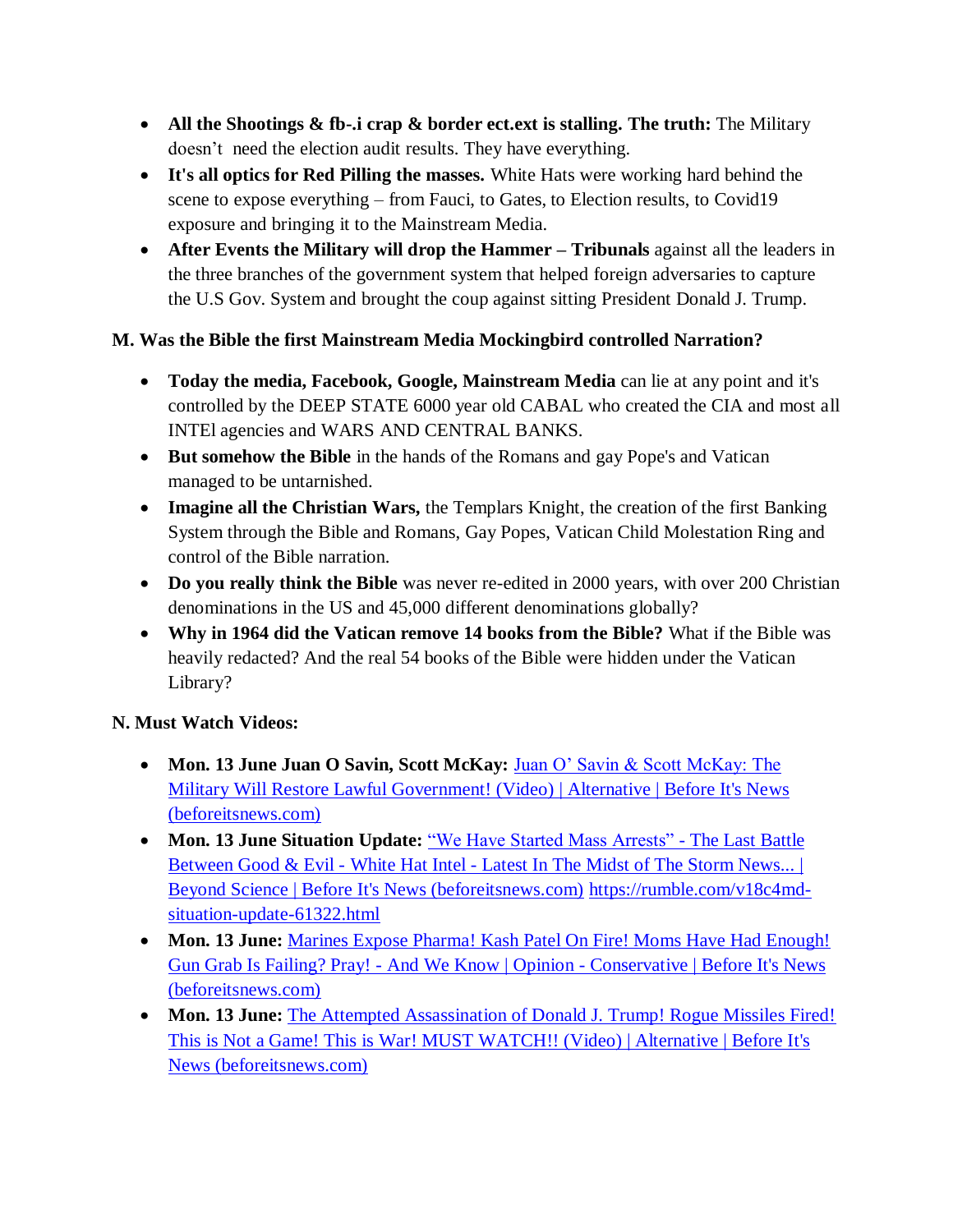- Mon. 13 June: New Event Intel! Sheep Being Prepped For WW3 Scare! Solar Flare [Megamemes! Queen Is Royal Draco Overlord! -](https://beforeitsnews.com/opinion-conservative/2022/06/new-event-intel-sheep-being-prepped-4-ww3-scare-solar-flare-megamemes-queen-is-royal-draco-overlord-mcallister-tv-3632392.html) McAllister TV | Opinion - Conservative [| Before It's News \(beforeitsnews.com\)](https://beforeitsnews.com/opinion-conservative/2022/06/new-event-intel-sheep-being-prepped-4-ww3-scare-solar-flare-megamemes-queen-is-royal-draco-overlord-mcallister-tv-3632392.html)
- **Q Team Take Down of the Cabal from A to Z:** <https://www.bitchute.com/video/TidOCTSLokpn/>
- **June 26 2020 US Military Op and Hostile Corporate Takeover of Global Syndicate:** [https://beforeitsnews.com/economics-and-politics/2020/06/summary-26jun2020-u-s](https://beforeitsnews.com/economics-and-politics/2020/06/summary-26jun2020-u-s-military-op-and-hostile-corporate-takeover-of-global-syndicate-2525316.html)[military-op-and-hostile-corporate-takeover-of-global-syndicate-2525316.html](https://beforeitsnews.com/economics-and-politics/2020/06/summary-26jun2020-u-s-military-op-and-hostile-corporate-takeover-of-global-syndicate-2525316.html)
- **War Castles, Army Sgt. Robert Horton:** <https://www.bitchute.com/video/76tNHLRPzipT/>
- **Aug. 21 2020 Last Flag Standing:** <https://youtu.be/fpFzt77huxc>
- **Change is on the Horizon NESARA Mission, James Rink:**  <https://www.youtube.com/watch?v=Lygerb3zOvY&t=7224s>

**O. "Twenty Two Faces: inside the extraordinary life of Jenny Hill and her twenty two multiple personalities,"** by Judy Byington, Foreword by Dr. Colin A. Ross, M.D. [RAW: Dr.](https://robertdavidsteele.com/dr-colin-ross/)  Colin Ross – [Robert David Steele](https://robertdavidsteele.com/dr-colin-ross/)

**Jenny Hill's witness to a Satanic Child Sacrifice Rite:** [Woman Sees Human Sacrifice -](https://www.youtube.com/watch?v=F626Lsrdwg4) [YouTube http://www.youtube.com/watch?v=F626Lsrdwg4](https://www.youtube.com/watch?v=F626Lsrdwg4)

WARNING: Jenny gave a graphic description about how she at the tender age of five, was raped, tortured, forced to view a Child Sacrifice and save for Divine intervention, was almost killed herself – not unlike the sordid experiences of thousands of other child victims of Satanic Worshippers. Perpetrators giving homage to Satan were organized from the US Inc"s CIA, Queen Elizabeth"s, Illuminati Banking families" and Vatican"s Ninth Circle Child Sacrifice Cult on down to the Clintons, Hollywood, Pizzagate and local teenage covens. They were funded by this same Cabal that ran our global monetary system – the very organization that was in the process of being brought down by activation of the Global Currency Reset and Restored Republics of the world. It's no wonder that President Trump has stated, "These people are sick."

## **P. Judy Note on the Satanic Ritual Abuse of Children in Your Neighborhood:**

**Since 1990** I have been doing investigations on the Satanic Ritual Abuse of children at the request of brave SRA Survivor-victims, who were witnesses and victims of pedophile, torture and murder crimes of Satanic leaders and their covens. During this time I have found Satanists implanted in law offices, local police, county sheriff's offices and all the way up to the Attorney General Offices in my state and others and then the carnage went on to the internationally organized Ninth Circle Satanic Cult that runs out of the Vatican.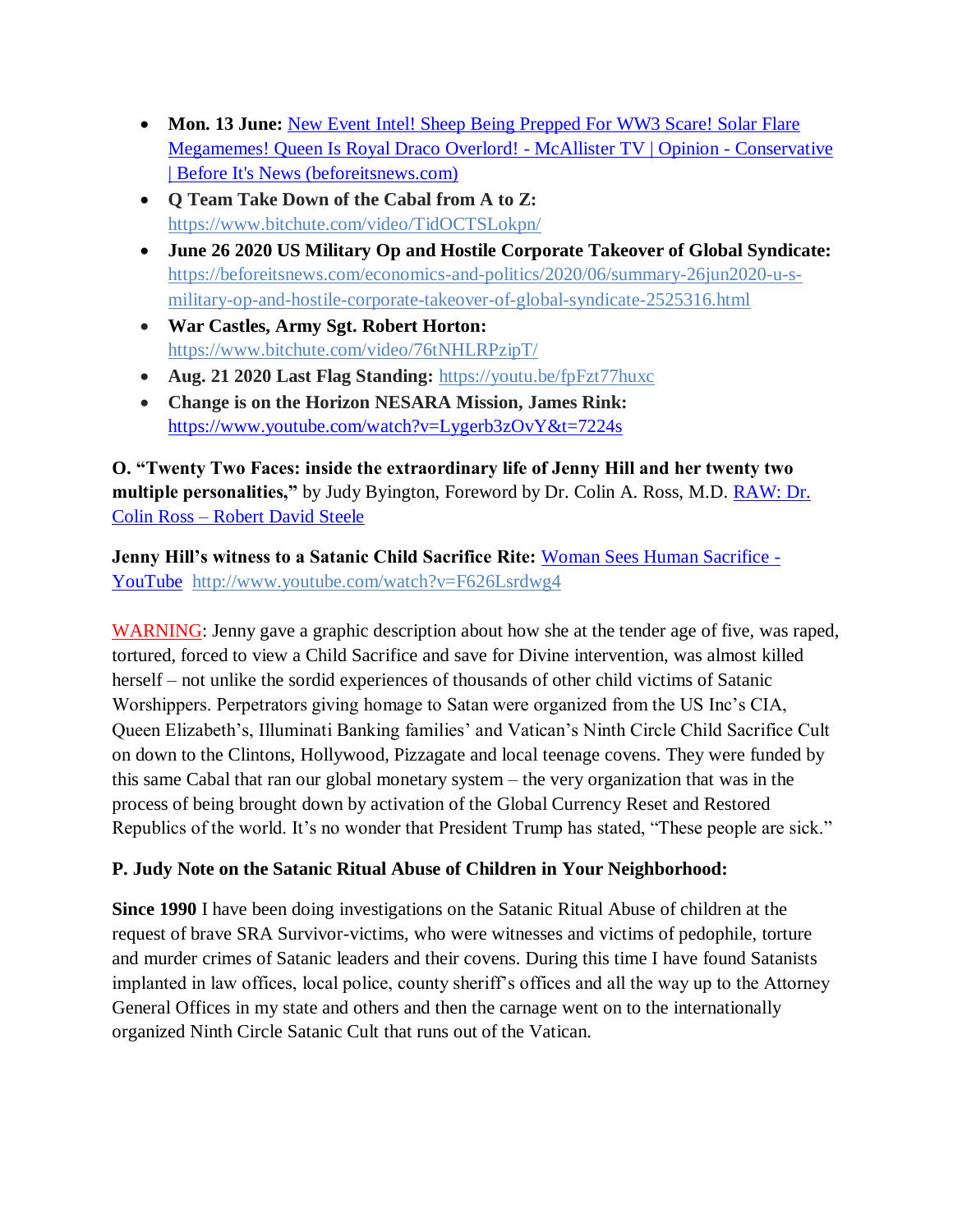There's certainly no help from US or other nation's government agencies, including the FBI or CIA perpetrators. These legal entities successfully negate even the opening of cases of the ritual abuse and murder of children, let alone do valid investigations.

To be honest and to my knowledge there was no safe place on either a local, national or international level that has been set up to report Satanic Crime – likely the main reason why local, national and international Satanic Covens so easily and on a regular basis, get away with the torture and murder of thousands of children – many times bred for the purpose without birth certificates, or identification.

**Q. The following have been set up to report Crimes Against Children and incidents of human trafficking,** although I cannot verify as to the influence of Satanists within these organizations:

[https://wsbt.com/news/nation-world/crime-that-hides-in-plain-sight-fbi-releases-warning-signs](https://wsbt.com/news/nation-world/crime-that-hides-in-plain-sight-fbi-releases-warning-signs-of-human-trafficking?video=e56ba52a1b9d45ad8c8a033fd83fe480&jwsource=cl)[of-human-trafficking](https://wsbt.com/news/nation-world/crime-that-hides-in-plain-sight-fbi-releases-warning-signs-of-human-trafficking?video=e56ba52a1b9d45ad8c8a033fd83fe480&jwsource=cl)

**FBI Memphis (available 24 hours a day)** (901) 747-4300

**Submit an anonymous tip tips.fbi.gov.** 

**National Human Trafficking Resources Center Hotline** 1-(888)-373-7888.

**U.S. Immigration/ Customs Enforcement (ICE):** <https://www.ice.gov/webform/hsi-tip-form>

**Federal Human Trafficking Website:** <https://www.state.gov/humantrafficking/>

**Called to Rescue** 855-646-5484<http://www.calledtorescue.org/>

**Tim Ballard at Operation Underground Railroad:** <https://ourrescue.org/>

**Saving Innocence:** [https://savinginnocence.org](https://savinginnocence.org/) [https://www.youtube.com/watch?v=FT4tmI8YxCU&feature=emb\\_rel\\_end](https://www.youtube.com/watch?v=FT4tmI8YxCU&feature=emb_rel_end)

**US: Childhelp National Child Abuse Hotline** 1-800-422-4453

**USNCMEC Urgent victim help 24-Hour Hotline:** 1-800-843-5678

**Contact Interpol:** <https://www.interpol.int/Contacts/Contact-INTERPOL> <https://www.interpol.int/What-you-can-do/If-you-need-help>

**Europol Tipline** Tel.: +31 70 302 5000<https://www.europol.europa.eu/report-a-crime>

**EU Hotlines:** [https://ec.europa.eu/anti-trafficking/citizens-corner-national-hotlines/national](https://ec.europa.eu/anti-trafficking/citizens-corner-national-hotlines/national-hotlines_en)hotlines en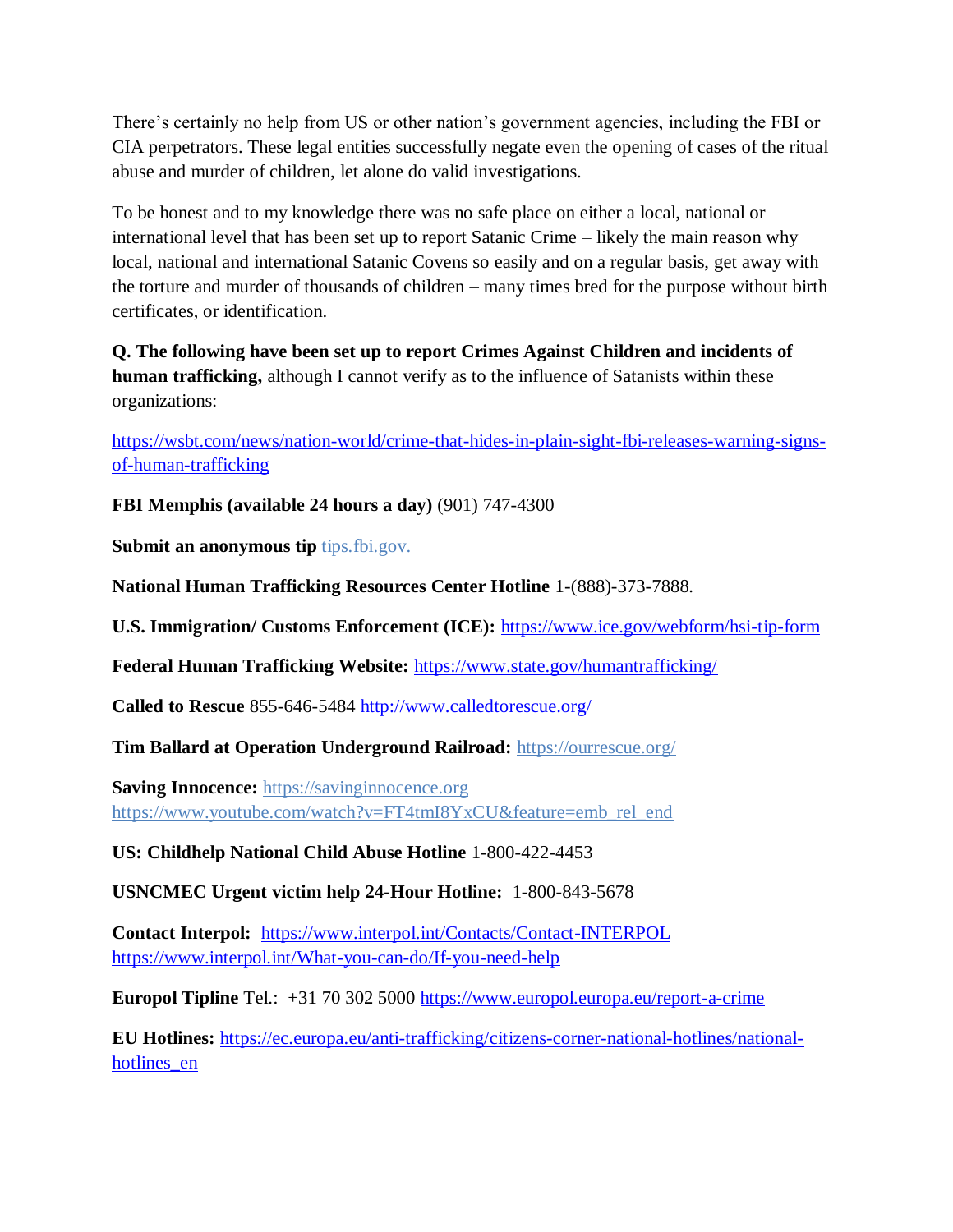#### **Global: Human Trafficking Hotline Numbers:**

[https://www.abolishion.org/human\\_trafficking\\_hotline\\_numbers](https://www.abolishion.org/human_trafficking_hotline_numbers)\_

#### **Human Trafficking Help and Resources:** <https://trafficking.help/us/>

**UK: Childhelp National Child Abuse Hotline** [BBC Action Line](https://www.bbc.co.uk/actionline)

### **R. The Global Currency Reset, Restored Republic and NESARA/GESARA were all about the Children**

*It's not about the money. It's about the children – the thousands of malnourished and traumatized children who in honor of Satan, were being raped and murdered so their Elite Perpetrators could supposedly gain power and rule the world.* 

*The first official act President Trump made the morning before he was sworn into office was to pay a visit to CIA Headquarters and declare a war on an international Child Sex Trafficking Ring run by these global elites.* 

*Let us fast and pray for these millions of little ones who right now, were being rescued from Cabal underground tunnels across the globe, and tortured and killed by Satanic Covens right next door. Let us also pray for those Military Troops worldwide who were risking their own lives to save them. The ancient doctrine of Fasting and Prayer was explained here at the 10:30:32 mark:* <https://www.youtube.com/watch?v=4Mb9gU6DmKs>

**S. Judy Note:** *I do not now, nor have I ever, received monies for writing my Updates and articles. The compensation has been in having outlets to help Save the Children by exposing truths about the very secretive Satanic Ritual Abuse, Pedophilia and Child Sacrifice that was rampant in our international society.*

*The above was a summary of information from the Internet. It would be up to the reader to do their own research and decide whether or not it was valid.*

*I will send the Safe Link Website out when I find out what it is, plus it will be posted on several Dinar Websites. It is my understanding that by linking into the Safe Link Website it will generate a Non Disclosure Agreement to sign in order to obtain redemption/ exchange appointments.*

*After signing that Non Disclosure I will be unable to email, post or talk to anyone about the exchange process for at least 90 days, so I will be going silent and taking that time to get my humanitarian project organized and going.*

*This is not a goodbye. I expect to be working with many of you in the near future. I can't tell you how much I have enjoyed getting to know you. You will remain in my heart forever.*

*A huge Thank You to those dedicated and brave Intel providers who wished to remain unknown; to our Angel Martha who worked 24/7 to expose what's really going on; to humble Wildfire Lady*